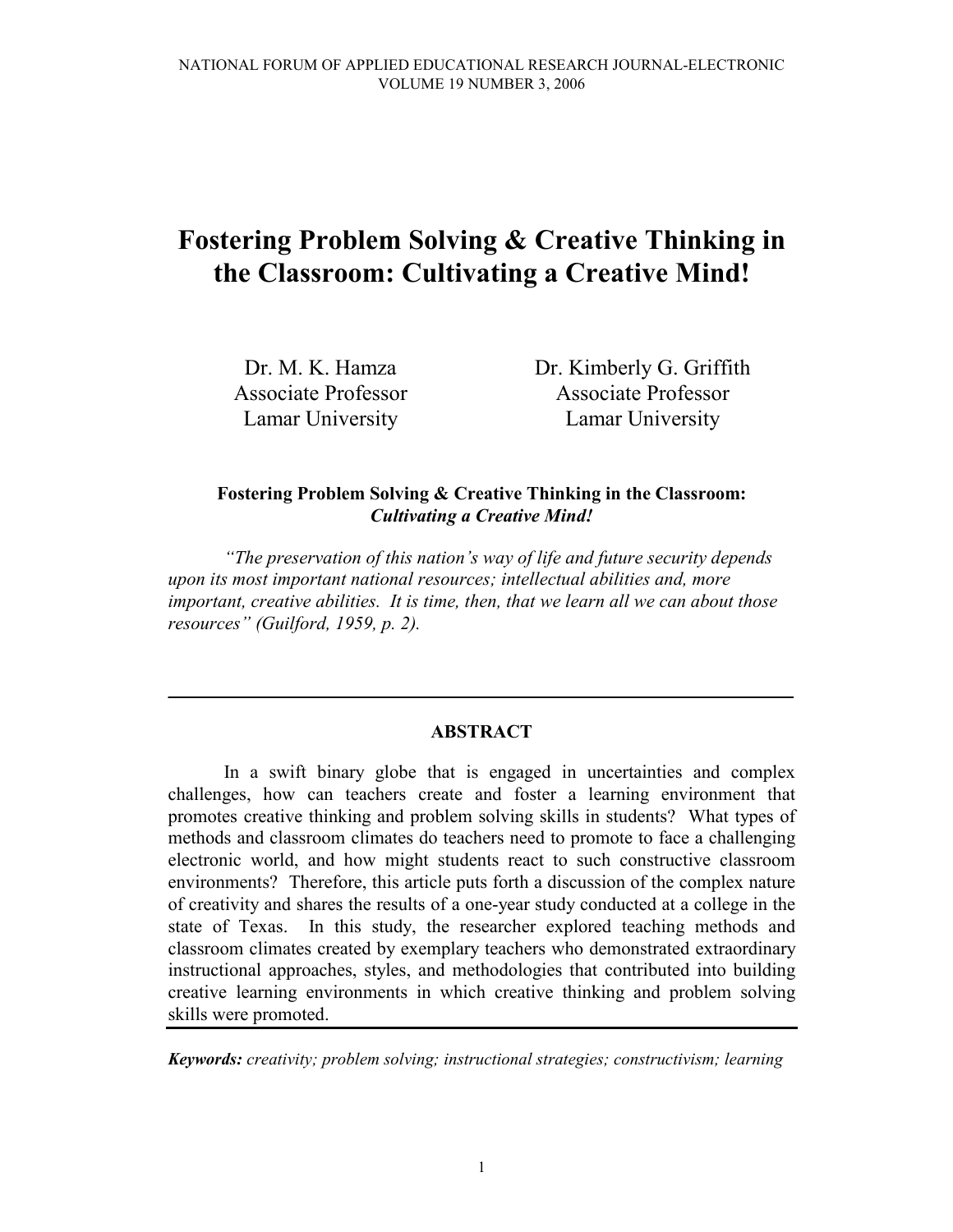everal studies of educational psychology and business literature (Alexander, Murphy, & Woods, 1994; Campbell, 1995; Carr, 1994; Covey, 1989; Dacey, 1989; de Bono, 1992; Dent, 1995; di Sessa, 1988; Drucker, 1986; Gates, 199 Murphy, & Woods, 1994; Campbell, 1995; Carr, 1994; Covey, 1989; Dacey, 1989; de Bono, 1992; Dent, 1995; di Sessa, 1988; Drucker, 1986; Gates, 1995; Hamza, 1998; Hamza & Alhalabi, 1999; Hamza & Farrow, 2000; Hakim, 1994; Kauffman & Hamza, 1998; Lavin & Johson, 2005, Parker & Case, 1993; Postman, 1993) indicated that numerous educational, teaching, and academic factors greatly influence a student's future learning and future productivity in the career workplace.

 Available research in educational psychology (Alexander, Murphy, & Woods, 1994; Dent, 1995; di Sessa, 1988; Kauffman & Hamza, 1998; Pintrich, Marx, & Boyle, 1993; Postman, 1993; Torrance, 1987; Torrance & Safter, 1990), in supplementation to life experiences, workplace experiences, and individual insights, uncovered deficiencies in educational teaching methods and strategies in which creative thinking and problem solving are taught at the all educational levels. Moreover, observations of numerous academic experiences that students meet during their college years suggest that these deficiencies in teaching methods and strategies significantly impede students' abilities to become productive workers. At \*Lone Star College ("LSC"), located in the Central Texas State College District ("CTSCD"), administration sensed that such an obligation was unfulfilled (Appendix C). Therefore, the CTSCD surveyed 450 students asking the following questions: "Given that a student who leaves this college should be a contributing member of society, what do you think are the important skills, abilities and awareness critical to your college education?" Responses to this question did not include but of a few, less than 8, suggestions that students should possess creative thinking and problem solving skills to survive a tough and competitive "Real" world. None of the responses pointed out anything about creativity or its role in preparing students face an ever-changing information globe. In a world that is striving on a continuous flow of creativity and innovation, the survey finding was dazzling to the college's administration! Therefore, the authors of this paper conducted this study to identify and explore exemplary instructional approaches of eight carefully selected college professors who fostered learning environments that nurtured creative thinking and problem solving encouraging students to think creatively and critically. The research questions that helped guide the exploration process were:

- 1. What types of methods, strategies, interactions and communications did the teacher practice to develop creative thinking and problem solving skills in students?
- 2. In what ways did individual characteristics of the teacher promote creativity in the classroom?
- 3. What were students' attitudes toward a classroom environment that promoted creative thinking and problem solving?

2 and  $2$  and  $2$  and  $2$  and  $2$  and  $2$  and  $2$  and  $2$  and  $2$  and  $2$  and  $2$  and  $2$  and  $2$  and  $2$  and  $2$  and  $2$  and  $2$  and  $2$  and  $2$  and  $2$  and  $2$  and  $2$  and  $2$  and  $2$  and  $2$  and  $2$  and  $2$  and  $2$  and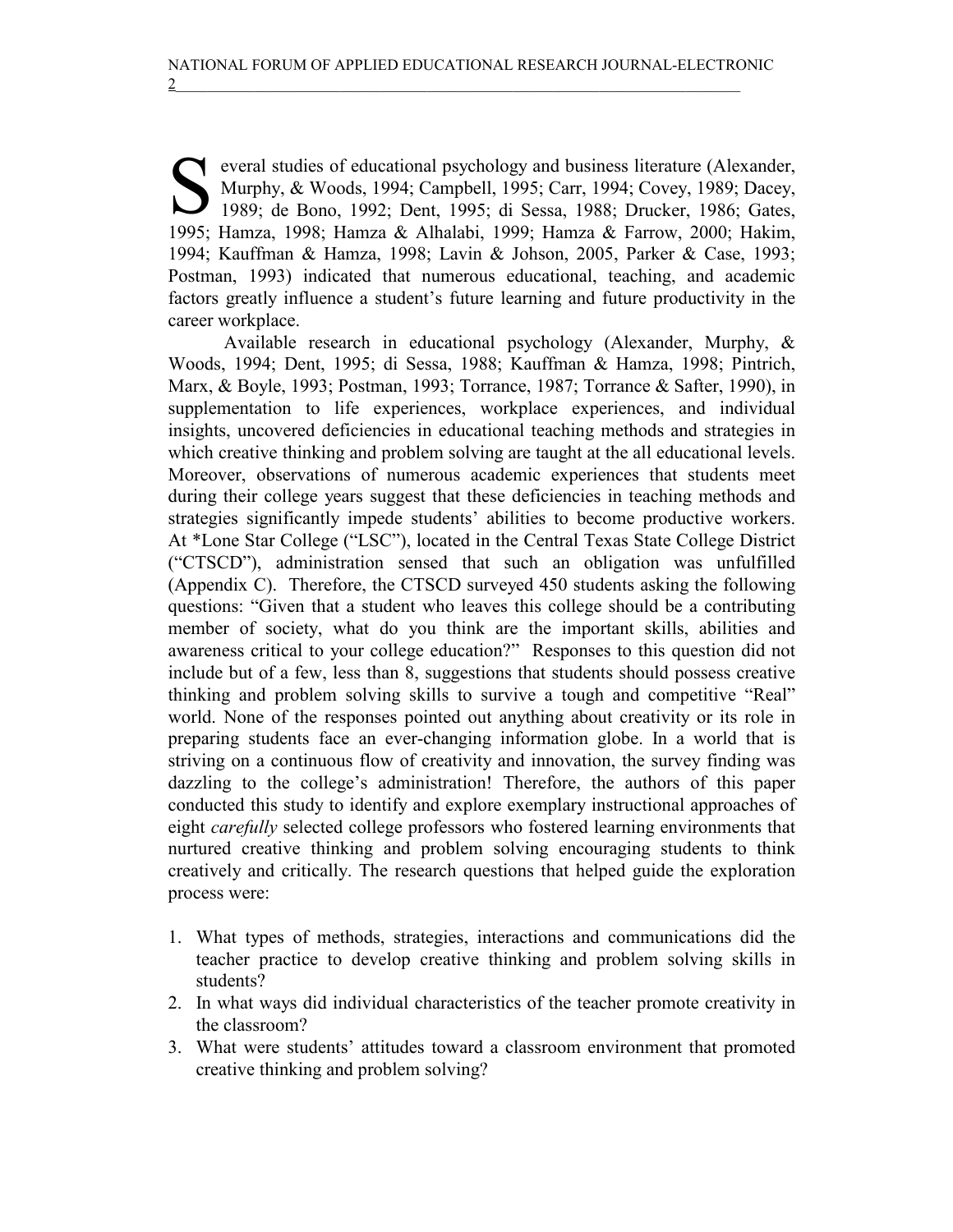### Methodology

This study focused on exploring, investigating, and identifying teaching methods of exemplary teachers. The researcher elected to conduct the study at LSC for the following reasons: a) entry was possible; b) a rich mix of many processes, teachers, programs, interactions, advanced technologies, and future innovations existed throughout the CTSCD; c) to spend sufficient time in the context; and d) the researcher received permission from LSC college officials to conduct the study. The respondent pool selected was a number of professors who demonstrated exceptional methods and strategies in promoting creative thinking and problem solving in the classroom.

 Students were the primary source in identifying the purposive sample of teachers. Other information, such as teacher interviews (Appendix A), creative thinking checklist (Appendix B), and students' responses (Appendix E), assisted the selection process. The researcher conducted semi-structured and informal interviews with selected students and respondents. A purposive sample of teachers emerged, in which the researcher observed, collected, and analyzed perceptions, attitudes, styles, interactions, and strategies in classroom instruction that foster learning environments to attempt to promote creative thinking and problem solving. To meet necessary criterion to fit the purposive sample, a student should have attended LSC for not less than one year and should have completed not less than 10 courses at the LSC campus. The respondent pool of teachers at LSC did not include part-time adjunct instructors because adjuncts do not hold permanent positions or long-term contracts and thus students might not had the opportunity to

Therefore, the researcher conducted continuous, semi-structured and informal interviews with selected students and respondents. The researcher developed interviews using the ethnographic process recommended by Spradley (1979). The data that the researcher collected from classroom observations, exploration, investigation, and surveys of student attitudes toward such classroom environments assisted in preparing the analysis of findings. Artifacts (for example, tape recordings and computer software) also assisted in the data collection and analysis processes. Documents from literature (including CTSCD's district survey and other related documentation), teachers' curriculum vitas, other important and exclusive information, and students' letters to teachers, available referential documents, and data from formal and informal conversations with students and teachers were also part of the data collection process.

 $\frac{3}{2}$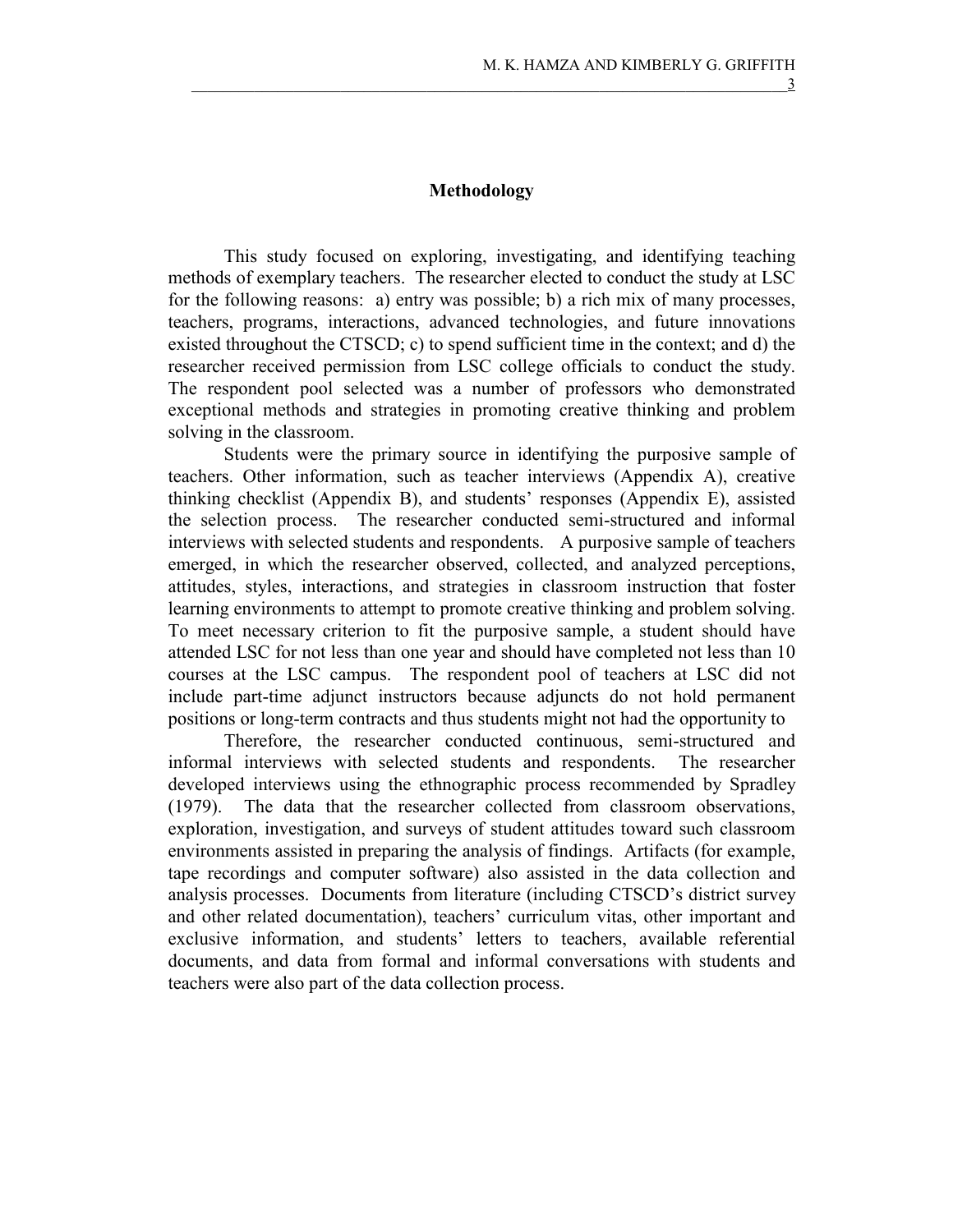# Procedures

The researcher used the following procedures to conduct this study:

• The study progressed in three phases (Appendix D). In Phase I, lasted 5 months, the researcher conducted semi-structured and informal interviews with students and teachers. A total of 210 semi-structured interviews and informal interviews were conducted to assist in the selection of the exemplary teacher pool. In addition, the researcher selected and interviewed teachers mentioned most frequently by students from the data collection and data analysis who demonstrated strong indications of fostering a learning environment that promotes creative thinking.

Data collection, data analysis, member checking processes, and constructs emerging brought to the hermeneutic-dialectic process (HDP), a method used in naturalistic observation research to establish authenticity in which emerging constructions of all stakeholders (involved parties such as administration or teachers) have equal entry to the process to share conclusions, recommendations, and courses of action. Simultaneously, the process educates and empowers all involved parties. The HDP was continuous throughout the research study. Data collected and analyzed, from Phase I student and teacher interviews, were the primary instruments in identifying the teacher purposive sample. A checklist supporting the exemplary teacher selection process (Appendix B), emerged from data analysis, findings, and synthesis of extensive literature review and assisted in the development of a checklist.

 In Phase II, lasted around 3 months, the researcher continued to add data to the reflexive journal, research literature, documents examinations, peer debriefing, data collection, data analysis, and member-checking processes. The researcher attempted to form connections among shared constructions by introducing them to the hermeneutic-dialectic circle. In addition, the researcher conducted classroom observations and explorations of eight teachers' classrooms. Phase III, the final phase, a continuum of Phases I and II, included the survey of student attitudes in observed classroom settings and the report summary. Data collection and data analysis continued in preparing the final report. Data collection and data analysis continued in preparing the report and final presentation.

• Continuous data collection and analysis from classroom observations, informal interviews, teacher interviews and surveys, and surveys of student attitudes contributed to the creation of short case studies, for additional data analysis, of each teacher.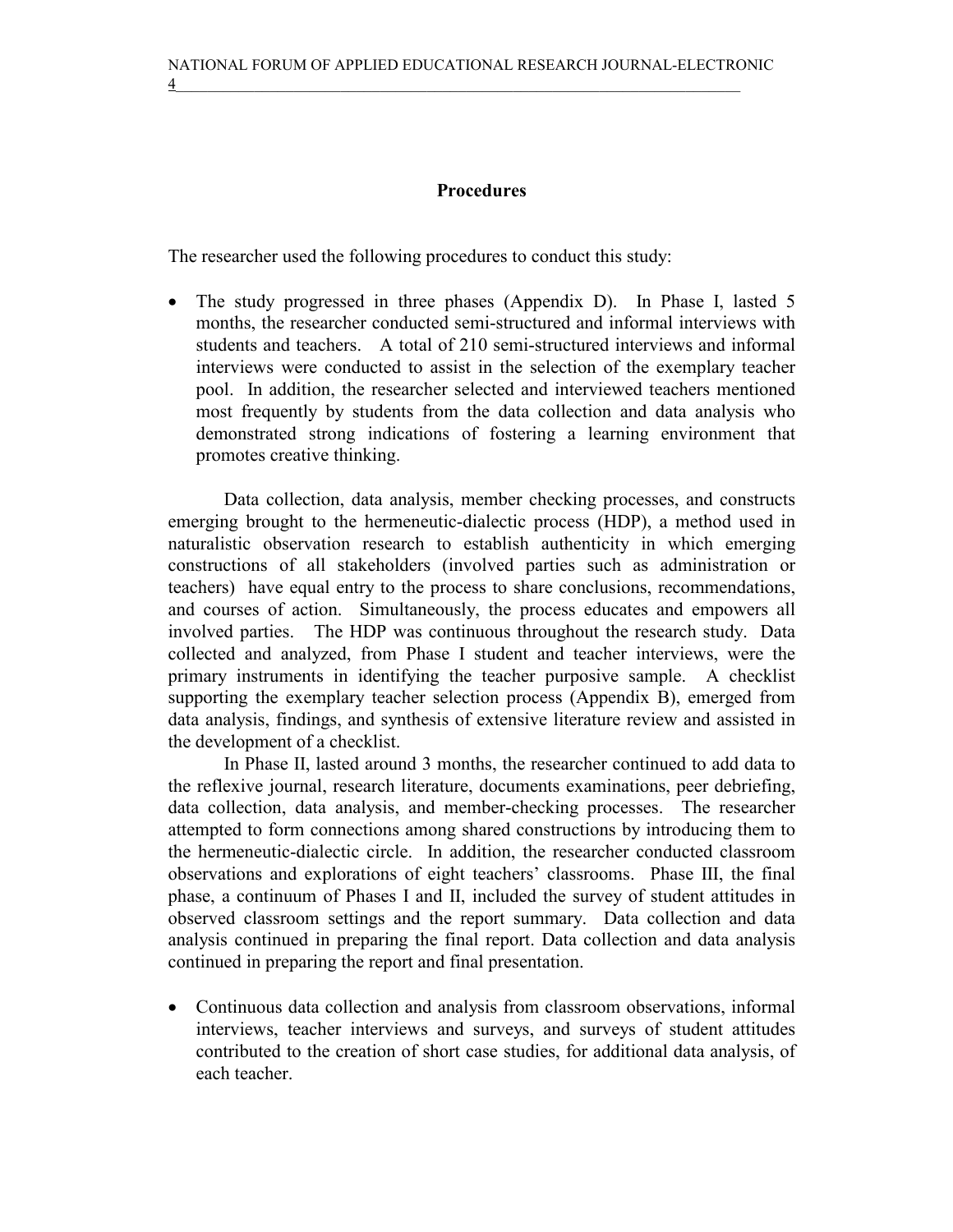- The researcher conducted most interviews face-to-face; however, some interviews took place by telephone when students were unable to meet with the researcher in person. Data analysis and integration emerged following data collection from each interview, observation, informal interview, critical incident, and informal conversation with respondents.
- The researcher established authenticity by bringing all constructions to the hermeneutic-dialectic process. Thus, constructions of all stakeholders owned equal entry to the process to share conclusions, recommendations, and courses of action. To achieve higher-level synthesis of information and to allow for mutual exploration by all parties, the researcher collected divergent views of the stakeholders, compared these views, and contrasted them (Guba & Lincoln, 1989).

# Analysis of Data

 The researcher gathered data and analyzed it according to naturalistic inquiry and ethnographic guidelines outlined in the constant comparative method, an interactive process that consists of three concurrent flows of activity. Those three elements are: data reduction, data display, and conclusion presentation and verification (Erlandson, Harris, Skipper & Allen, 1993). Data analysis followed each interview, each observation period, and at the conclusion of each field setting exploration. The researcher independently categorized, coded, and systematically examined data to determine whole and component relationships. The researcher collected, categorized, and sorted data following interviews, explorations, observations, and attitude surveys. In addition, he collected data from recent interview responses, for example, and compared it with previous responses to search for inconsistencies, discrepancies, anomalies, and negative cases.

 Systematic steps in analyzing data collected from this study involved constructions from context and revision of these constructions into meaningful whole relationships as prescribed in Lincoln and Guba's (1985) four-step process:

• Using disaggregated data from paragraphs, observations, and notes into the smallest pieces of information, the researcher separately recorded the contents of each interview question and observation data; they could exist independently without additional information other than broad, general understanding of context.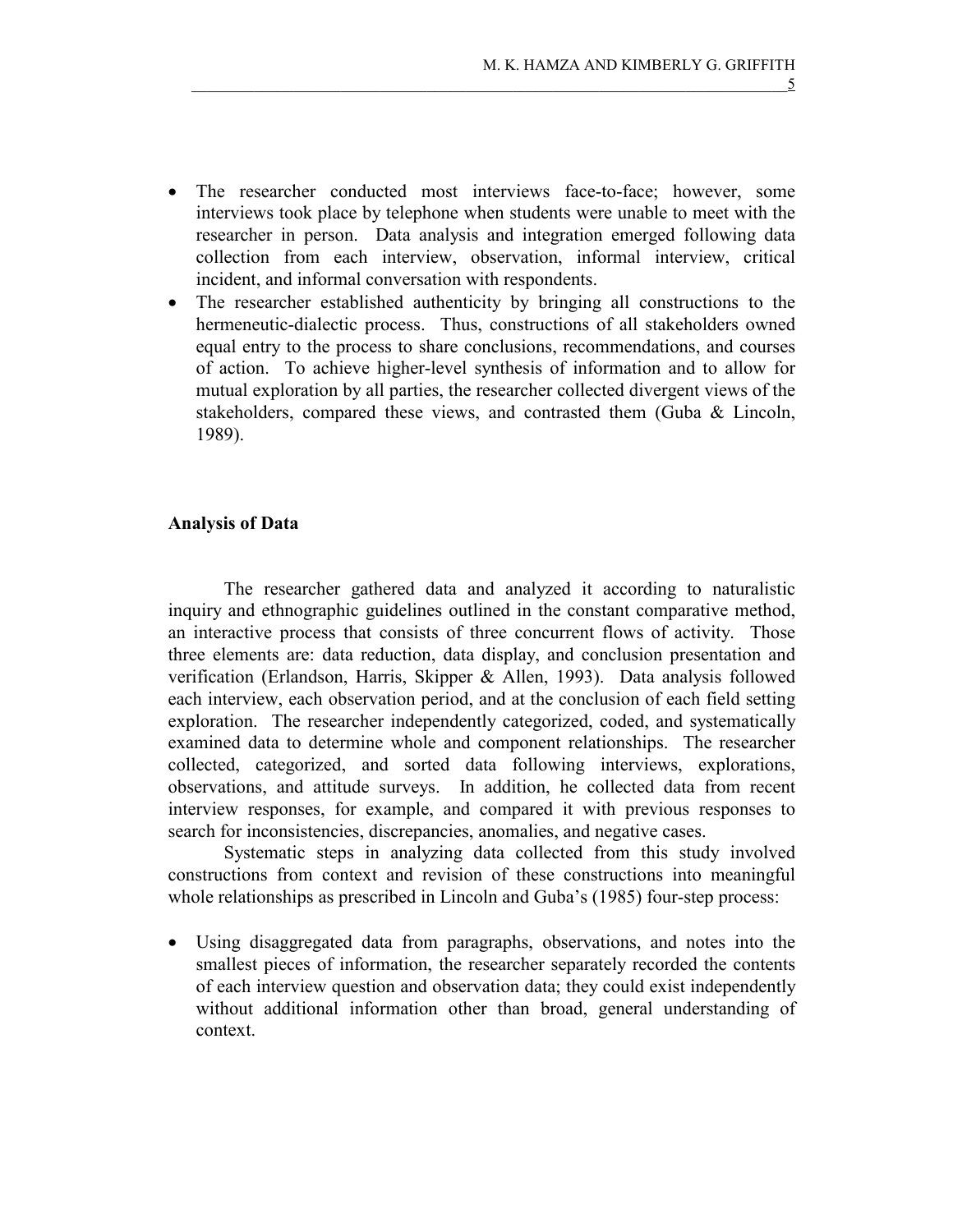• Emergent category designation, commingled with provisional categories on index cards that related to the same content. All units of data corresponded with

 categories of ideas. New units that were not a good fit when compared for similarity to existing categories received new categorization.

- The researcher used negative case analysis through hypothesis refinement processes until it accounted, without exception, for all known cases. Attuned to discretionary interpretations from respondents and accompanying collected data, the researcher probed for data that refuted constructions of reality.
- The researcher bridged data whenever two or more categories suggested an unidentified link from earlier data collection. Emergent categories supplemented additional data collection. Rich, untapped data sources surfaced for later data collection, exploration, and analysis.
- The process of interviewing, analyzing, observing, and identifying new respondents continued until information became redundant or until it fell into two or more construction categories that remained at odds with each other. The researcher expanded the sample of respondents until redundancy, regarding information, was reached and consensus was achieved. At that point, sampling concluded. Then, the researcher brought all constructions to the hermeneuticdialectic process (HDP) to reach consensus and to simultaneously educate and empower all involved stakeholders.
- The researcher followed methods guidelines of *Naturalistic Inquiry* (Erlandson, et al., 1993; Guba & Lincoln, 1989; Lincoln & Guba, 1985) to communicate complex interrelationships and multiple realities from the setting of the study to allow cognitive, emotional interaction by the intended audience.

In addition, the researcher applied various naturalistic inquiry techniques to establish trustworthiness and provide credibility, transferability, dependability, and conformity. Because teaching, learning, and educating are complex structures, it would not be possible in this study to investigate, explore, and report findings of all variant educational factors imposed by teachers and educators that influence a student's future productivity in the career workplace.

 To certify the trustworthiness of this study, the researcher employed the following techniques:

• To establish credibility (the equivalent of internal validity), the researcher used a number of methods to certify that the processes of gathering and analyzing data did not compromise accuracy. To better understand the environment of individual classrooms, the teacher's use of methods and strategies in the classroom, and the culture of social settings, the researcher engaged in tenacious, prolonged classroom observations. These lengthy observations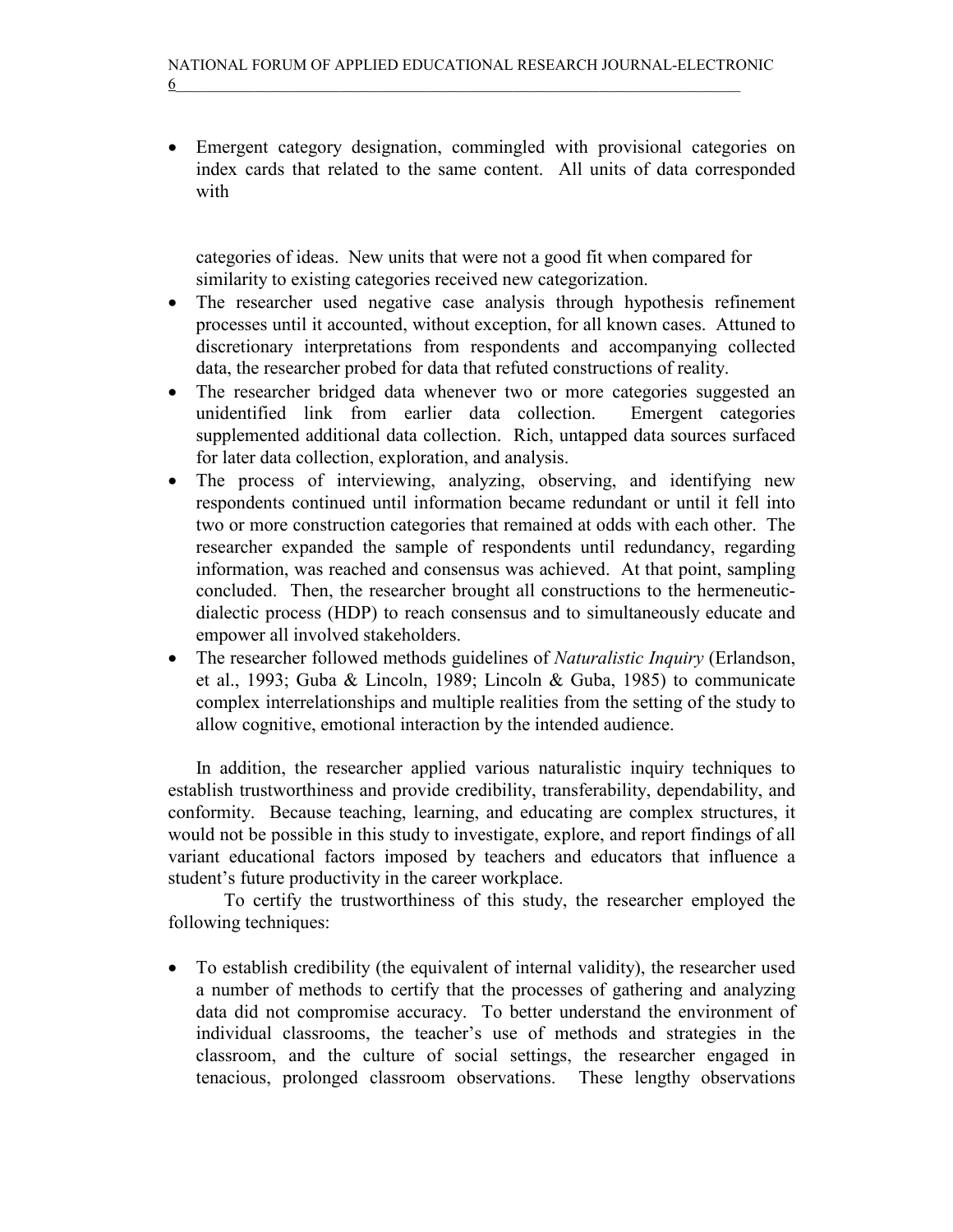enabled the researcher to distinguish normally occurring circumstances from distorted perceptions of the classroom environments induced by specific events or by freshness of the researcher and respondents to each other's presence. Prolonged engagement also helped the researcher to build a trusting relationship

 with respondents. During the interview or immediately following, the researcher used member check with each respondent. Formal or informal comprehensive member checks reaffirmed the accuracy of the findings.

 Continuously and regularly the researcher, together with peer debriefers familiar to the research and its participants, reviewed data gathering procedures, analysis, and findings. Peer debriefers analyzed, reviewed, and listened to the researcher's ideas and concerns and asked probing questions to test the hypothesis and emerging design. Through methodological triangulation, the researcher crosschecked data interpretations collected from interviews, referential materials, observations, and related information. Student reports, documents, syllabi, curriculum vitae, comments, newsletters, and memos provided background meaning to support data analysis interpretations and audit. Reflexive journal entries recorded by the researcher enabled the researcher to process the research and reflect upon it as the study matured. In addition, the researcher sought discretionary explanations or interpretations of the data.

- To determine transferability (the equivalent of external validity), the researcher used purposive sampling methods in selecting respondents who might provide the most information.
- Certify dependability (the equivalent of reliability) the researcher participated, throughout the interview process, in peer debriefing with an interested and informed individual. In addition, the researcher presented this research proposal at local and national conferences. Furthermore, the researcher also met with academic and industry professionals to share the constructs emerging from this study with them. The established audit trail will assist an auditor in determining the trustworthiness of the study and will demonstrate that the paperwork accurately and correctly reflected the process and interpretations made by the researcher.
- To establish confirmability (the equivalent of objectivity), the researcher constructed and maintained an audit trail, a recordkeeping system that provides for a thick description of the inquiry context and the process used to investigate it. To represent the research study process, all data remained in files, raw data files, data reduction files, and data reconstruction files.
- The researcher established authenticity by combining all constructions with the hermeneutic-dialectic process. All stakeholders had equal entry to the process to share their constructions regarding conclusions, recommendations, and courses of action.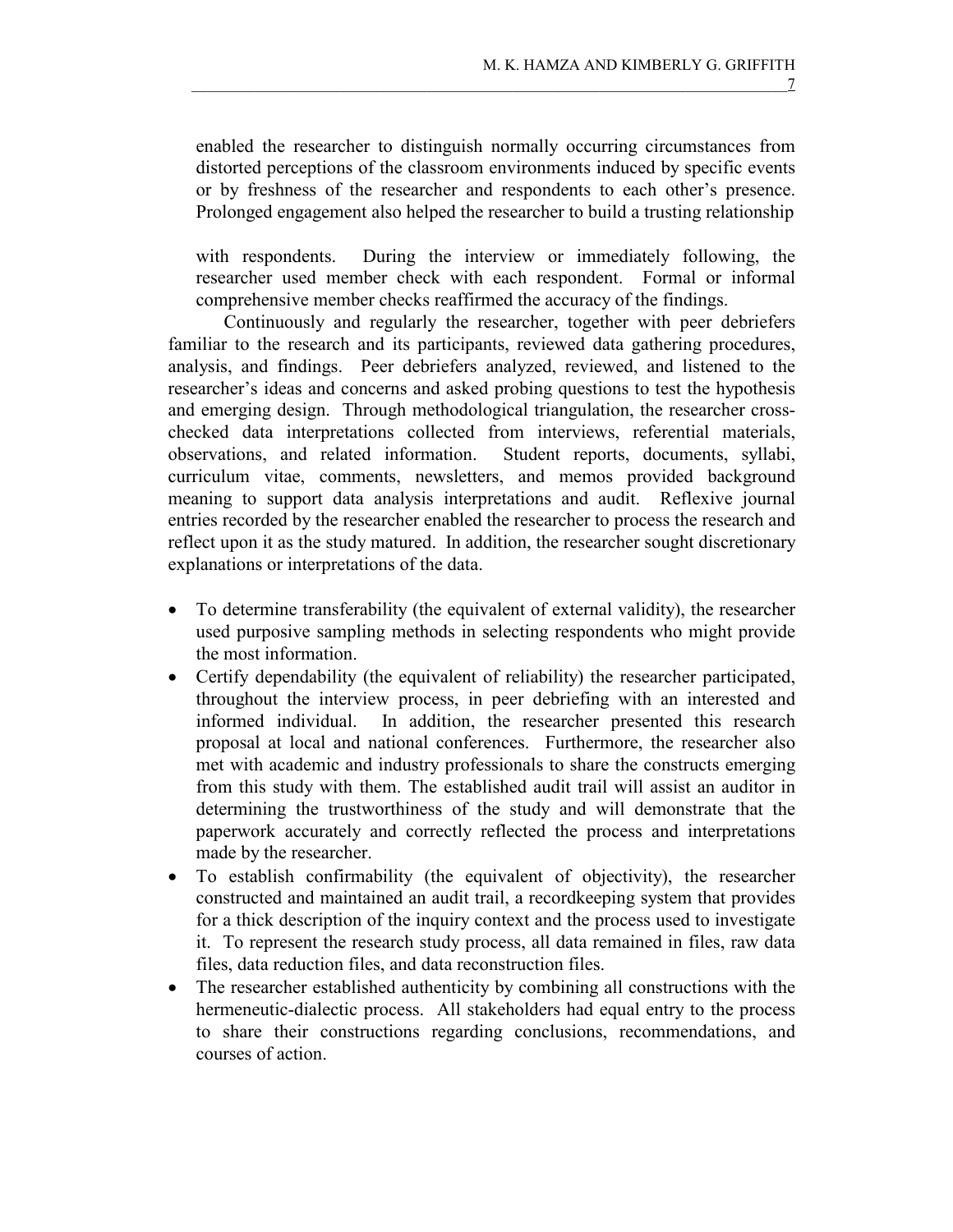# Conclusion

 For decades, education in the US endured a silent and gradual revolution in goals and methods used to increase the awareness toward creative problem solving and creative experiences. However, many educators have not yet realized that such changes occurred toward more creative education. Similarly, little significant change occurred in teaching methods and teacher-student relationships (Hamza & Alhalabi, 1999; Smith & Ragan, 2000; Torrance, 1977; Torrance & Safter, 1990).

 Several significant factors emerged from this study's interviews and classroom observations of students and teachers at LSC that contributed to a greater understanding of learner, teacher, and the sphere of creative thinking. These factors can significantly aid teachers in creating creative learning environments that foster problem solving skills and creativity in their students. And, although these factors differ in nature of creation and intensity among teachers and observed classrooms, such factors become pillars in building climate that fosters creative thinking and problem solving. Careful analysis of the data indicated that these factors recur in interview responses (Appendix E) and in classroom observations. These factors include: climate, teacher personality (character traits), teacher attitude (toward subject and teaching), classroom management, teacher knowledge, teacher-student interactions, and student attitudes (Appendix F). Constructions that emerged from this study show that there is no ultimate method to use in teaching, nor is there an ultimate way to foster a classroom learning climate that promotes creative thinking. Although these teachers differed in personality, in style of teaching, and in the climate they created, they shared common, valuable qualities. They: 1) learned from failure and success; 2) possessed a strong passion for what they do; 3) drew from massive experiences, exercising positive influence in teaching and learning; 4) cared about student success and failure; 5) experienced life from unique perspectives; 6) were very interested in the subject taught; 7) possessed general knowledge of other fields and areas of study; 8) used analysis and synthesis processes in decision making; 9) developed a rich body of knowledge in the subject taught; and 10) created unique, original styles and methods of teaching.

 Such characteristics enabled these educators to manifest miraculous results in the learning process that reflected in student responses and survey of attitudes. Some teachers appeared to be more analytical, logical, and systematic; some appeared to show greater encouragement for exploration and discovery. Some had the combination of both. Despite their individual styles, approaches, and differences to classroom instruction, all of their expressed teaching behaviors were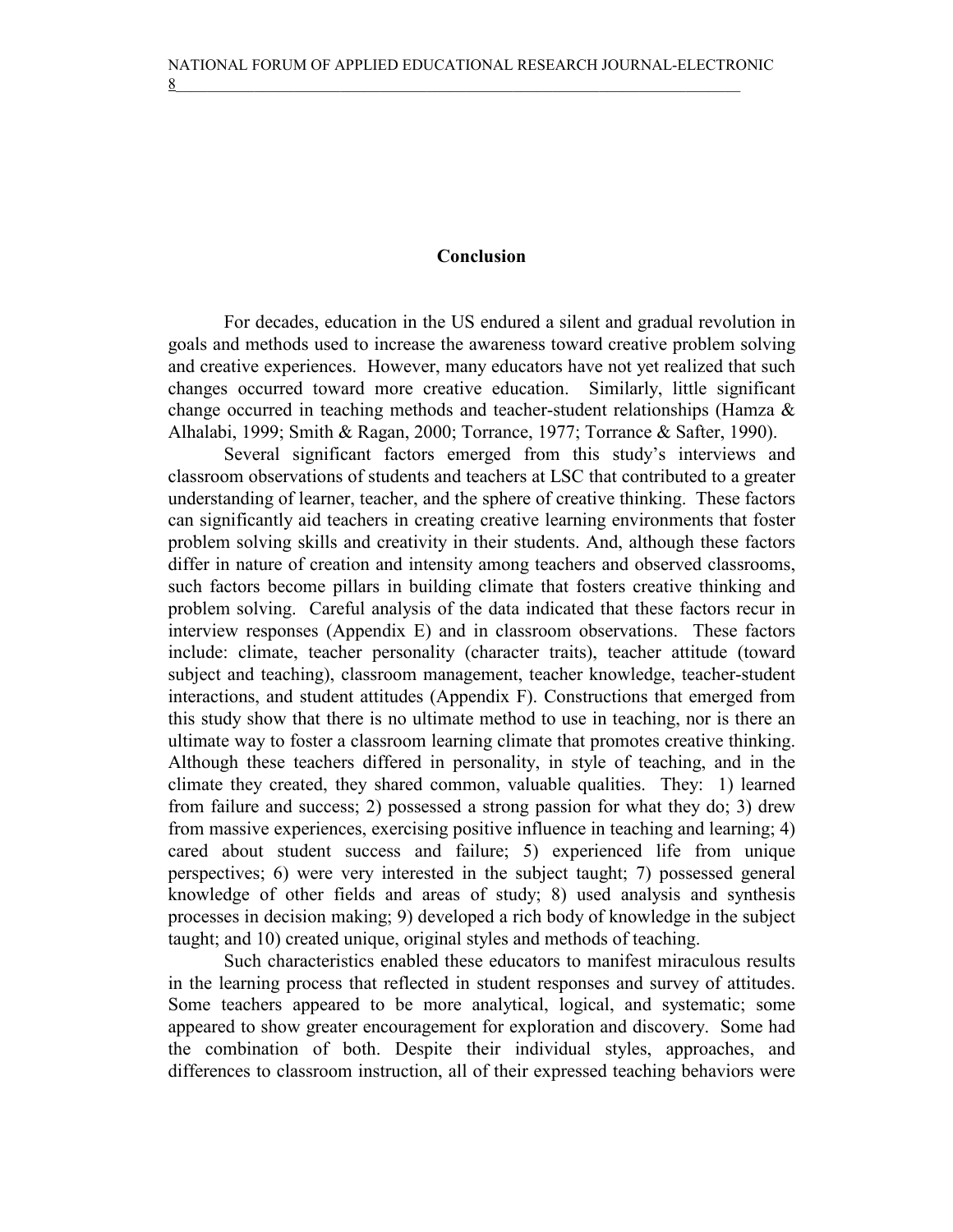spontaneous, intuitive, unique, and original. In contrast, however, this nation's educational system tends to emphasize more sequential, linear, logical, analytical, individualistic, and field-independent cognitive styles (Hilliard, 1989; Kuykendall, 1992).

 According to Torrance and Safter (1990), students prefer to learn creatively by exploring, questioning, experimenting, manipulating, listening, and testing. Reacting to powerful cultural forces, however, educational institutions encourage intelligence and logic, insisting that students learn by authority. Notably, students do not learn exclusively through authoritarian command. Authoritarian systems of learning lack flexibility, originality, elaboration, uniqueness, novelty, fluency, and purposiveness of creative thinking. "The preservation of this nation's way of life and future security depends upon its most important national resources; intellectual abilities and, more important, creative abilities. It is time, then, that we learn all we can about those resources" (Guilford, 1959, p. 2, Masuri & de Corte, 2005).

In A Climate for Inventing, Paul Torrance wrote: "When men or nations" invent they live and grow. When they cease to do that they decay and die. This has been true from the beginning" (Torrance, 1987, p. 235). Teachers and students at both colleges came from diverse backgrounds; however, both strived to create a unique experience that promoted creative thinking and problem solving in students and teachers, alike.

 Many of these students seemed to learn better and think more critically and more creatively in a "safe environment," a term which students and teachers used frequently during their interviews. To their way of thinking, safe environments are settings in which they do not feel threatened, but feel comfortable to express opinions and ideas. Many of these students are intuitive, courageous risk takers; they are brilliant, open to change, creative, emotional, dedicated, and care much about their learning experience. In return, they also hold the same expectations of their teachers. When they visited with the researcher about what constitutes a creative environment, students used the following key words most frequently to express their opinions:

Learning; fun; interest; freedom to voice opinions; enthusiasm; comfortable and safe environment; humor; challenge; openness; love of the teacher for teaching and for the subject taught; encouragement to think; student-teacher interaction; student-student interaction, respect, and challenge of one's own thinking.

They also expressed opinions about experiences that they usually had as students. Those experiences sharply contrasted with experiences they had with favorite and exemplary teachers. In those classrooms students frequently commented that, unlike the creative environments mentioned above, they felt stifled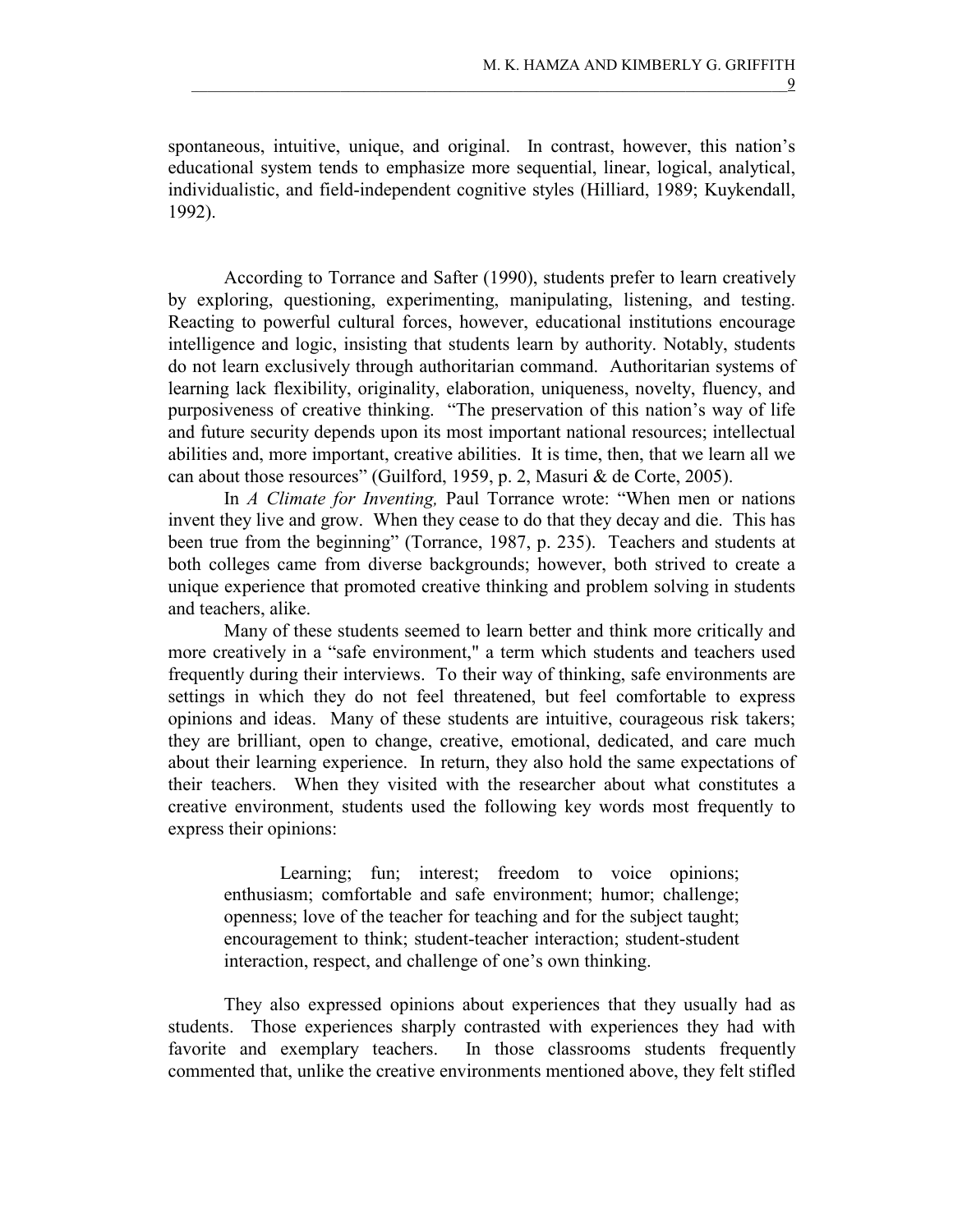in expressing creative ideas. In addition, they felt an overwhelming pressure to conform and obey to rigid classroom structural guidelines. On the other hand, the respondent pool of teachers selected for this study was open to new possibilities. Most of them spoke openly about the need to change an antiquated educational system. And most expressed their disappointment with a rigid and "so-traditional"

system of thinking and learning. They responded favorably to student concerns, ideas, and questions; they verified the importance and value of student ideas; and they were skillful in capturing students' attention. In addition, they understood the significance of basic skills to creativity and emphasized these skills in their classrooms. They guided students through the learning process with care, wisdom, and knowledge. Some teachers used many approaches not only to motivate students in their thinking, but also to produce interest and excitement. Frequently they constructed debate, discussions, and role playing scenarios to accomplish such goals. Without exception, all of these teachers connected prior information and prior required entry skills to new information and new knowledge. They used brainstorming activities and synectics (a well-known creative thinking technique of making the familiar strange and the strange familiar) exercises to relate problems and ideas that seem difficult, if not impossible, to relate. Throughout the learning process, these teachers used critical monitoring and continuous evaluation methods (by way of discussions, group projects, or teacher-student interaction) to assist in diagnosing the prerequisite skills that the students already possessed. Making these evaluations by the teacher were essential in planning instructional focus and individually guiding students' needs in learning new materials and new skills. Intrinsically, these teachers were able to minimize confusion and avoid unnecessary instructions; this permitted extra time for the teacher to focus on problems such as skills deficiencies and content misinterpretations (Gagnè, et al., 1992; Smith & Ragan, 2000). Some of the teachers encouraged students to create the connections on their own; others created the connections for them. All of these teachers showed respect toward the students and treated them as adults, younger colleagues, and future professionals.

 As controversial debates emerged from opposing student views, these teachers showed respect for each individual's opinions. Moreover, they were not afraid to tell students, "I don't know." None of these teachers claimed that he or she had all the answers; all of them searched for answers when students presented obscure questions. These teachers also provided guidance and direction to students; they critically, constructively, and creatively monitored and coached questions, activities, and exercises. Without exception, all of these teachers dedicated much time and effort beyond the physical time limitations of the classroom.

 Before, during, or after the lectures, some of the teachers engaged students in activities, exercises, and games. These teachers informed students of the purpose of such activities. Other teachers lectured and engaged students in learning by arousing their attention and interest for the subject matter. Despite the nature of the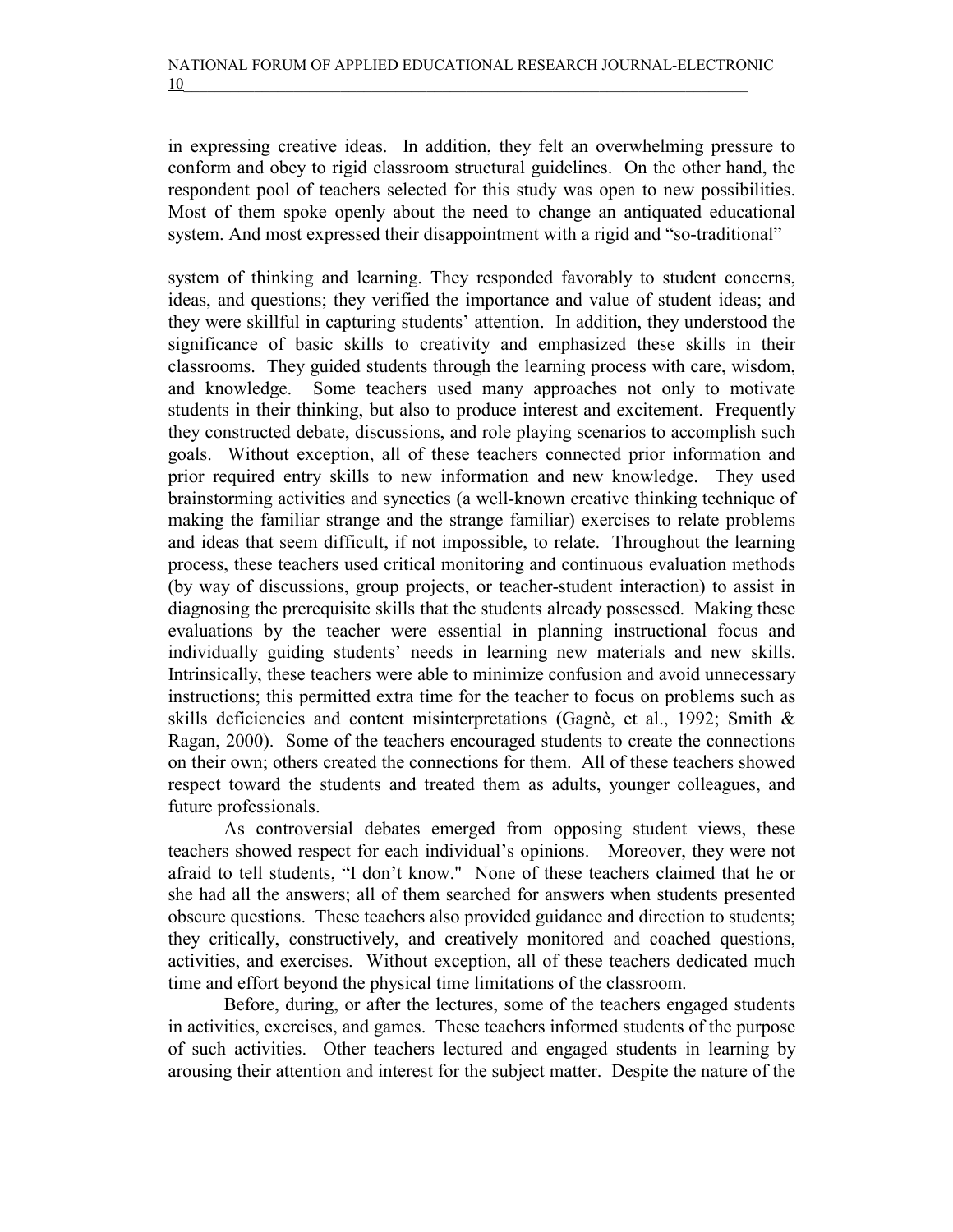subject, all teachers stirred student interest by comparing important, related issues with unrelated issues. Through their unique style of teaching, these teachers possessed a rich body of knowledge domain specificity and expertise. They also possessed nonspecific global knowledge in other unrelated areas. None of them followed a script, rigid or otherwise; however, all of them knew where they were,

where to go, how to get there, and when they arrived to achieve content learning objectives. Despite their instructional styles of content, these teachers recalled definitions and discussed non-context related topics to analyze complex ideas; they transmitted information efficiently and effectively.

 These teachers emphasized the significance of meaningful, newly formed information used in discretionary problem solving by collecting data, processing it, sorting it, and categorizing it. All used uniquely individual approaches to stimulate curiosity and interest in students; they told jokes, used humor, used individualized stories, used previous and current events, and used metaphoric analogy. They not only aroused such interest, but also helped students expand their insights and depth of knowledge.

 Answering students' questions with other problematic questions, teachers created semi-structured and open-ended environments to enhance student thinking and decision making skills. These teachers were leaders, facilitators, and coaches of their classrooms; they balanced the academic climate they created through intuition and inquiry to better serve the student's needs of learning and thinking. With teacher as guide, many students appeared encouraged to dig deeper; to explore the unknown. These teachers inspired students by their positive attitude and their strong passion for what they do. This attitude not only encouraged students to learn, but also helped to create a positive climate that promoted learning enjoyment. Teachers enjoyed what they did and shared this enjoyment with students. Leading their classroom by example and continuously seeking to inspire appreciation for learning excellence, these teachers accepted countless efforts to become role models for their students.

 Some well-structured teaching methods were lecture based; other teachers preferred a looser style of instruction. They conducted various activities centered on the learner through class discussion, group discussion, games, sociodrama (acting out issues and conflicts), brainstorming, and synectics. They did not allow their individual teaching methods, however, to preclude them from accompanying students on a journey of thinking and exploration. Some teachers, more than others, practiced various methods and strategies to create an environment that fostered learning and creative thinking. Worthy of mention; the strength of this study does not live in one exemplary teacher's style, methods, or strategies. The synthesis of these methods, styles, and strategies should help create learning environments that promote creative thinking and problem solving.

 The difference between good teachers, effective teachers, and creative teachers caused confusion for the researcher as he attempted to answer this complex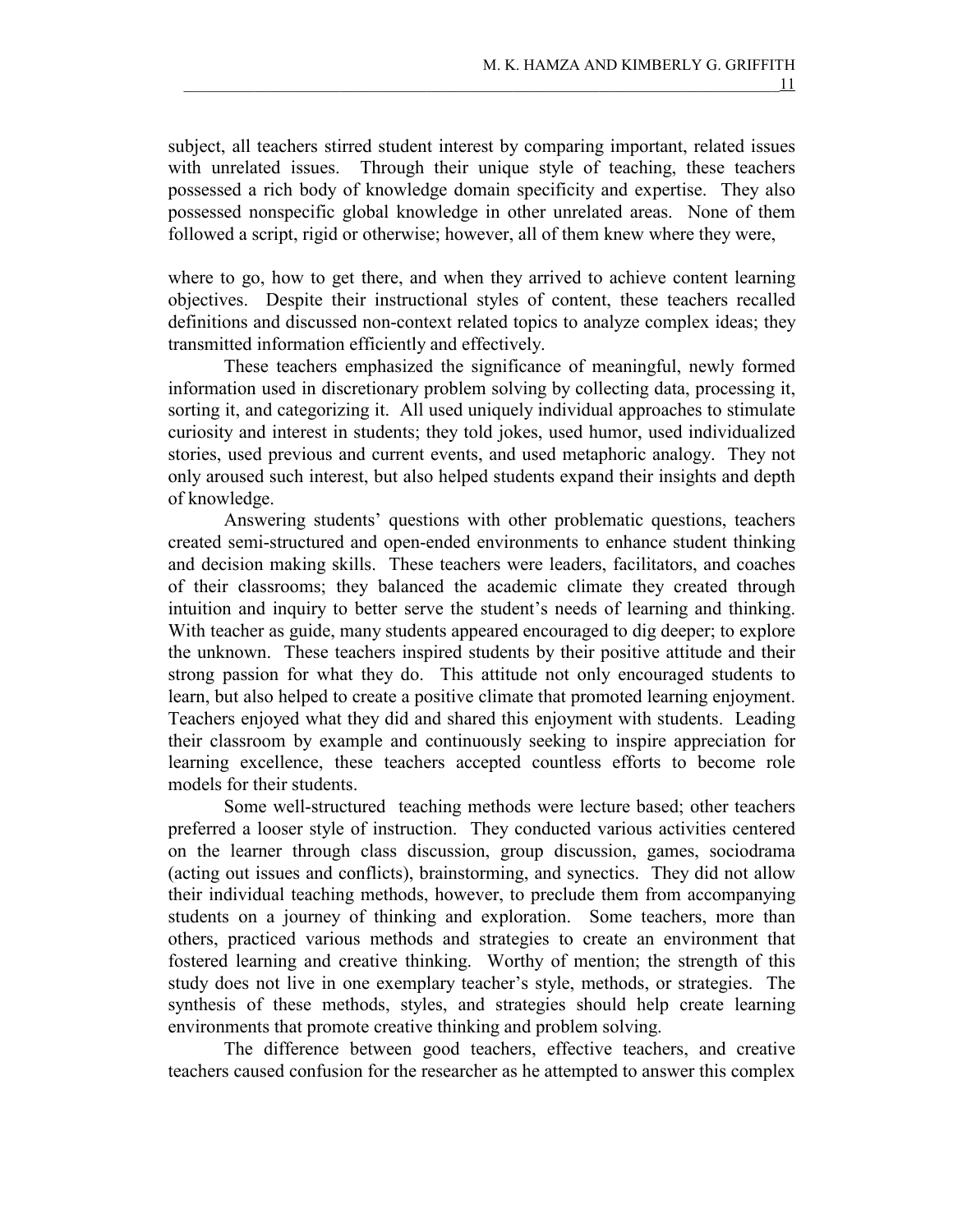question. To solve such a challenging question, the researcher traveled to meet with a world renowned educational psychologist, Dr. E. Paul Torrance, and posed this perplexing question to Dr. Torrance. Between good, effective, and creative teachers, Dr. Torrance replied that there is no difference between good teachers,

effective teachers and creative teachers. He acknowledged that a good teacher is both effective and creative.

Understanding, measuring, and developing the creative thinking abilities are part of the educator's great dream of achieving a more humane kind of education in which all children will have a better chance to achieve their individual potentialities. It is of obvious importance to society that creative talent be identified, developed, and utilized. (Torrance, 1977, p.33)

Emergent constructions from this study created findings that tended to concur with Dr. Torrance. In conclusion, the researcher proposes the following additional interpretation: Good teachers might be effective teachers; however good teachers might not be creative teachers. Good teachers might be effective teachers if they used their effectiveness to the advantage of the learner to achieve educational purposes; however, effective teachers might not be creative teachers. Creative teachers need the positive characteristics of good teachers and effective teachers. Otherwise, their novelty and uniqueness in being creative might be unfulfilled.

 Teachers and students collaborated in these observed classroom settings to explore questions, to detect problematic scenarios, and to seek possible solutions. However, these teachers differed in the way they sought such answers. Some teachers based their primary methods of teaching on discussion, controversial debates, drill-and-practice, exploration, and discovery. Other teachers based their primary instructional methods on lectures and presentations. To varying degrees, their methods addressed the four domains of learning. Some teachers focused on the cognitive learning domain; other teachers focused more attention to the affective domain involving motor skills and interpersonal skills. Only three of the eight teachers incorporated the elements of all domains. Such focus seemed to vary according to the discipline of the subjects taught and according to the teacher's interest in the subject that he or she teaches.

 Most students in this study seemed preoccupied concerning the manner in which teachers treat them. Many students' responses showed great appreciation and admiration for the teachers selected for this study. They indicated great respect for these teachers who treated them with respect, honesty, and integrity. In addition, the students also showed appreciation for teachers who perceived them as adults; as human beings with individual entitlements, needs, feelings, and diverse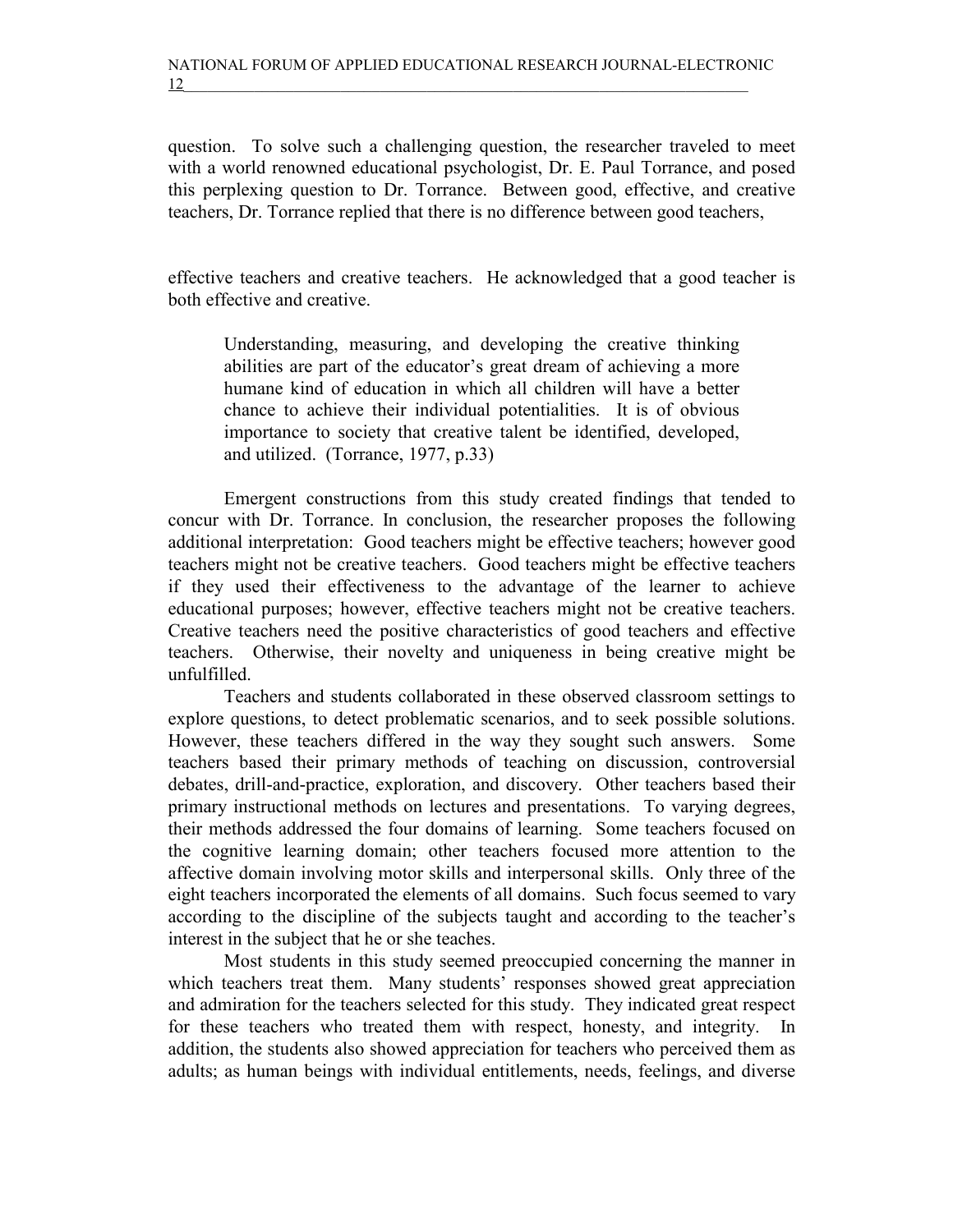abilities. Many of these students who praised the teachers in this study told the researcher that they sensed a lack of attention and a lack of communication during the course of their academic studies with some other teachers. As a result, the students felt rebuffed by the teachers who disavowed them. Their perceived rejection produced negative impressions, apathy, and strong dislike for some Moreover, the researcher noted during classroom observations that less structured classroom management

seemed to provide greater flexibility and greater probability for students to explore than did well-structured classrooms. Students had a tendency, however, to favor some structure as opposed to no structure at all. They preferred to know what the teacher expected of them to achieve required instructional objectives. What students seemed to fear most is failure; and, when they lacked required entry skills, they also seemed to have less self-confidence. They preferred a more clearly defined classroom structure because it reduced ambiguity of academic content. Other students, accustomed to well-structured classrooms, complained about disorganization and lack of classroom learning structure. Many students correlated structure with conformity, control, lack of flexibility, and traditional lecturing.

 Students' expressive responses suggested that they need to feel a humanitarian alliance with their teachers. Achieving balance of structure and flexibility in classroom environments; achieving instructional objectives; accommodating diversified learning needs; these exemplary teachers shared all these qualities. A teacher's ability to captivate student interest and motivate curiosity during the learning process seemed important in achieving learning objectives of the content and in educating them.

 Most students showed great interest in learning by creative instruction methods and by analytical instruction, as well. They favored a relaxed, comfortable climate over an authoritative, conforming climate. Students favored teachers who listened to them; who showed feeling, opposed to teachers who issued orders and demands. Open communication between student and teacher seemed to build trust in them. Exemplary teachers carefully, purposefully, and deliberately selected and organized the material that they presented to students. They did not follow rigidly existing guidelines, since their body of knowledge is rich and in-depth; however, they were mindful of learning objectives and how to achieve them. They created an open climate; an encouraging supportive environment that enabled students to extend their efforts in learning to become independent thinkers and problem solvers. Most students preferred the teacher to lead the classroom by coaching, directing, and facilitating the total learning experience.

Notably, some teachers use teacher-centered methods; they are creative in the sense that they focus on themselves in the classroom. In this kind of classroom, teachers lean upon newness and novelty; they entertain students by doing something out of the ordinary and contravene existing rules to gain popularity with their students. However, such creativity is not student-centered; it is not monitored or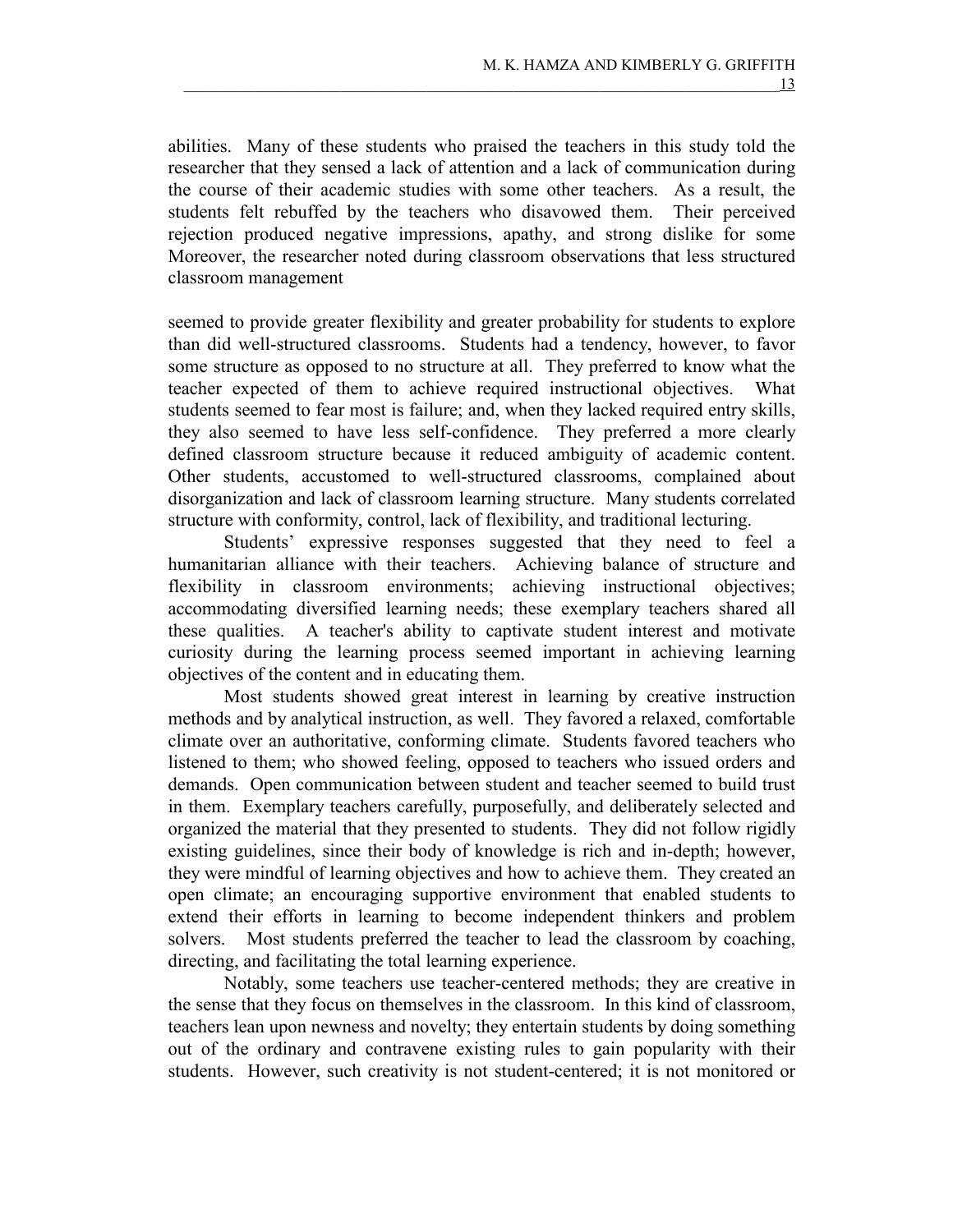evaluated critically, logically, or reasonably. It is also important to note that four of the eight teachers in the purposive sample agreed that their ideas are not supported at LSC. In their opinion, the system is not flexible because it does not accommodate change. Significantly, two of these four teachers are considered 'technology gurus,' at LSC. They integrate technology in their classrooms and possess higher technological skills than the rest. Three of the four teachers who sensed a lack of support for their ideas used combined methods of instruction. As a result, the use of

these combined methods seemed to allow greater propensity for creativity in the classroom. Interestingly, the eight teachers selected for the purposive sample exhibited great variance in classroom instruction concerning integration of technological tools. Some appeared to be enthusiastic about new technologies and actively sought to increase their knowledge in these areas. Others did not use new technologies in their classrooms, or they used them very little. These teachers appeared to be apathetic toward technology and indicated that they avoid using these tools.

All eight teachers agreed that many incoming students lacked required entry skills; therefore, they attempted to reinforce and refresh in students the required entry skills necessary to study the current subject. In addition, many critical incidents collected by the researcher throughout the study confirmed statements made by teachers that described obstacles and challenges to the integration of technology in classrooms. During the time the researcher conducted this study, the college president and two of three division heads serving in middle management positions resigned. In addition, administration created a fourth academic division. Individuals at LSC responsible for making many academic decisions concerning the use of technological tools still hold key positions.

# Summary of Observations

 Constructs emerging from this study indicate the importance of fostering a learning environment that promotes creative thinking and problem solving. As a result, the researcher observed that these teachers constructed teaching methods by uniting and nurturing the following elements: 1) classroom climate; 2) teacher character traits; 3) classroom management; 4) teacher's passion and attitude toward students, subject, and teaching; 5) teaching style: what and how; 6) teacher's knowledge; 7) teacher-student interaction; and 8) students' attitudes.

 Feelings, attitudes, behaviors, boundaries, and constraints influence a classroom temporary culture, generally a term of one semester in length, created by teacher and student. During this study, the researcher observed that those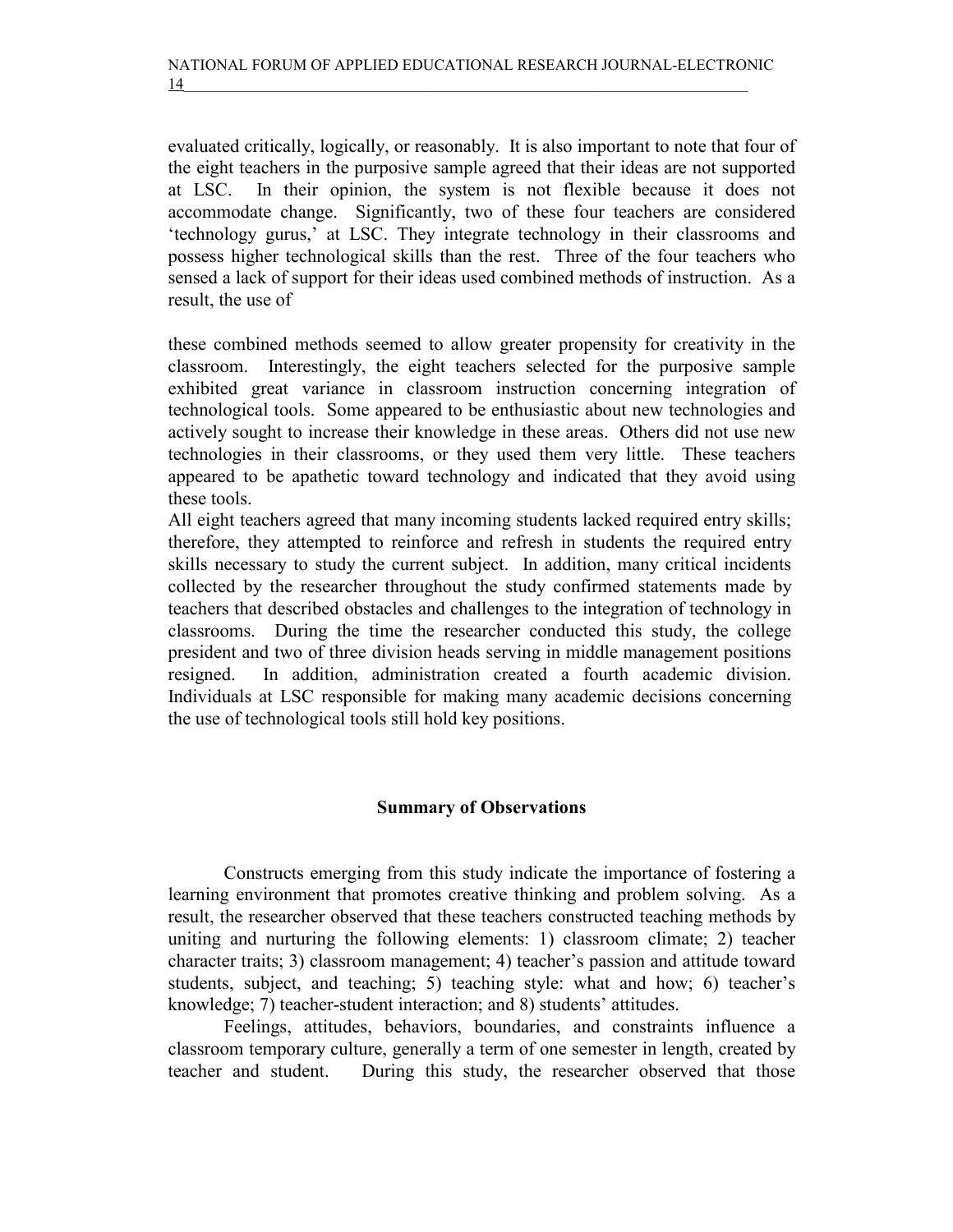classroom climates that promoted creative thinking and problem solving were: open, comfortable, relaxed, challenging, safe, supportive, trusting, humorous, energized, and collaborative. Such climates rewarded creative behavior and encouraged thinking and exploring processes; students were free to voice opinions through non-threatening, entertaining, and enjoyable methods. The exemplary teachers selected for this study shared many character traits. They were: approachable, personable, creative, caring, flexible, knowledgeable, energetic, interesting, motivating,

imaginative, innovative, aesthetic, seekers of possibilities, leaders, insightful, original, and unique.

 In addition, the researcher noted that the teacher's ability to manage conflicts and minimize disruptions, to design classroom physical set-up, and to create innovative classroom activities were important to smoothly managed classroom environments. The researcher observed that passion for subject content influenced the manner in which an individual taught the classroom; which, in turn, reflected a strong commitment to student learning and success. Notably, the researcher observed that teachers who enjoyed positive attitudes toward students and subject content stimulated inquisitiveness in their students and a resulting interest in the subject matter.

 How someone teaches is vital to learning. A teacher's use of diverse methods and strategies in presentation of subject content, in leading discussions and debates, and in encouraging small group interactions, nurtures a student's curiosity. These approaches encourage students to study issues from contrasting views. The selective content of what to teach is yet another important element. Focus upon the quality of instruction, not upon the quantity of information presented, assists teachers in sustaining student curiosity and encourages abstruse exploration. The researcher observed that the exemplary teachers selected for this study exhibited an in-depth and rich specificity of knowledge in the subject matter and the field of study. These teachers also held considerable knowledge about other issues, topics, and domains. The researcher also observed that teacher-student interaction in the classroom sought numerous possibilities in fostering creative climate. In addition, these teachers displayed much respect toward the students who asked unusual questions and who held opposing opinions.

### Recommendations

 During this research study, the investigator received numerous comments from teachers and students concerning the manner in which teachers might select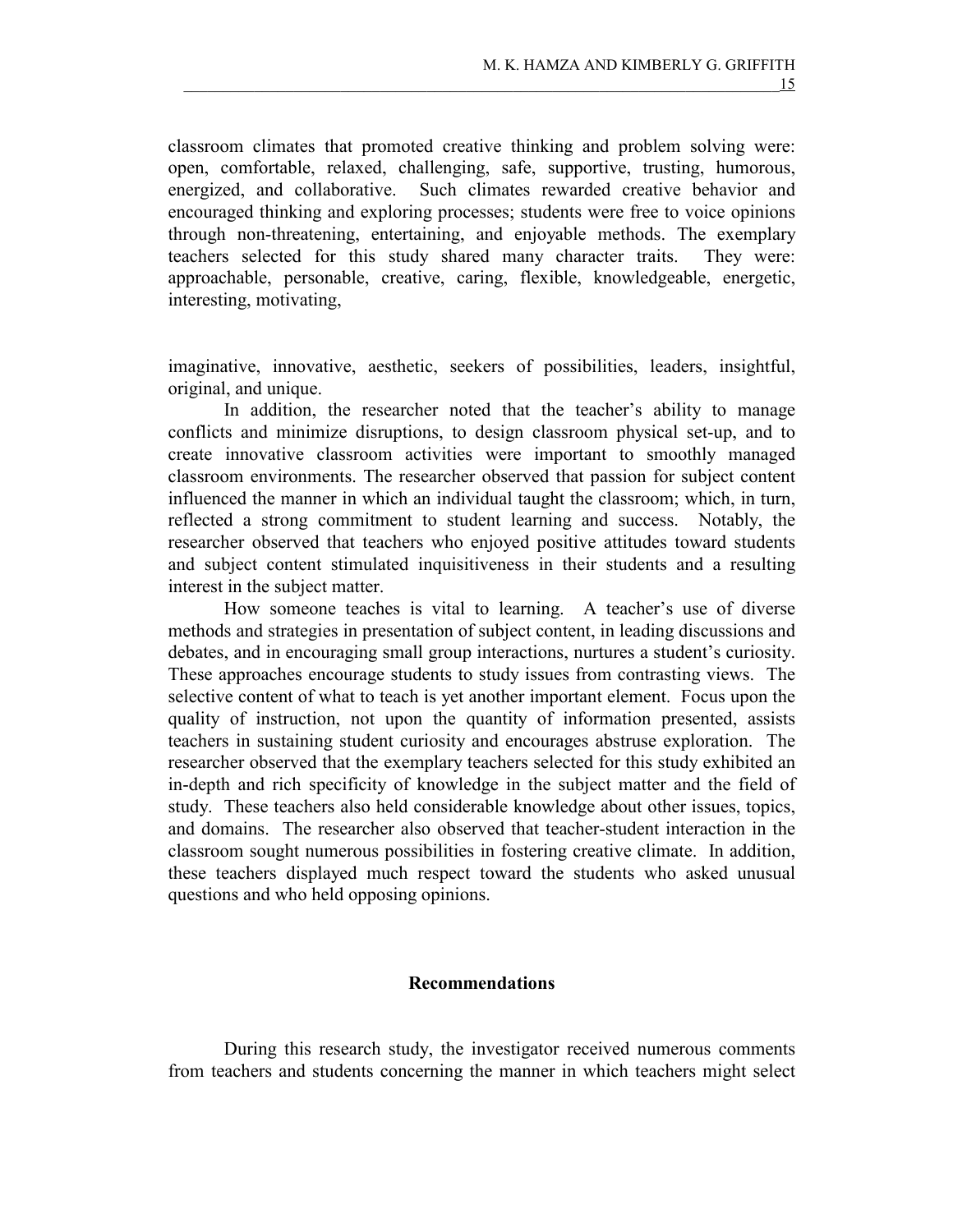and might organize new information in content presentation with prior knowledge and prior information, and required entry skills. It is the learning outcome objectives that guide and evaluate classroom instructions; and not the classroom instructions that guide and evaluate learning outcome objectives (Gagnè, et al., 1992; Hamza & Alhalabi, 1999). The collection and synthesis of data suggest that the basic nature of learned information is far more important than the numbing process of memorization and regurgitation of information. As affirmed by the teachers interviewed in this study, teachers need to find ways to encourage students to produce their thinking. Teaching is a means to a goal, but it is not the final goal.

Exercising care in the thoughtful planning of content delivery manifests greater comprehension by students of the subject matter. Thorough presentation of abundant information exacts a clearer focus on the primary meaning of content to help students understand ideas.

 Focus on the memorization of trivia does not necessarily allow students to grasp a broader understanding of subject content. Today's competitive world needs independent, creative thinkers; the rise of the information age sets our world on a pilgrimage of new discovery. Most new technologies and inventions emerge from the synthesis of existing knowledge by individuals who cast aside unforgiving rules. These individuals violate such rules, not from insurrectionist behavior or for the simple pleasure of violating preexisting regimens, but do so for purposes of creating new rules and exploring new paths.

 An innovative teacher can create ways to build mutual successes between themselves and their students. A preliminary step to academic success is the teacher's attitude toward students and envisioned student success. Therefore, the researcher suggests that teachers attempt to tolerate new ideas and differences of opinion. Expect students to make several attempts toward success until they achieve it. Continuously work with them toward their successes (Appendix J). Be courageous. Be willing to risk the venture of fresh avenues of teaching and learning. Build teamwork in the classroom. Consider what triggers, inspires, and motivates a student's intellectual and individual interests. Relate real world experiences to students; educate them not only students, but also as individuals and citizens. Be positive; reflect a positive attitude. Treat students with respect, admiration, and integrity. Challenge the imagination; encourage innovation.

 Create a student-centered environment; learn together. Involve students in all processes of learning; guide them through difficult challenges of problem solving. Inspire effectual group discussions review and expand students' knowledge of learned materials, issues, and topics. Try to present open-ended, obscure questions for which there are no clearly right or wrong answers. Ask students to find discretionary explanations and solutions to solve problems. Substitute traditional testing with case studies, projects, and assignments that evaluate students' understanding. Challenge their learning through experimentation, novelty, and originality--not through their abilities to memorize.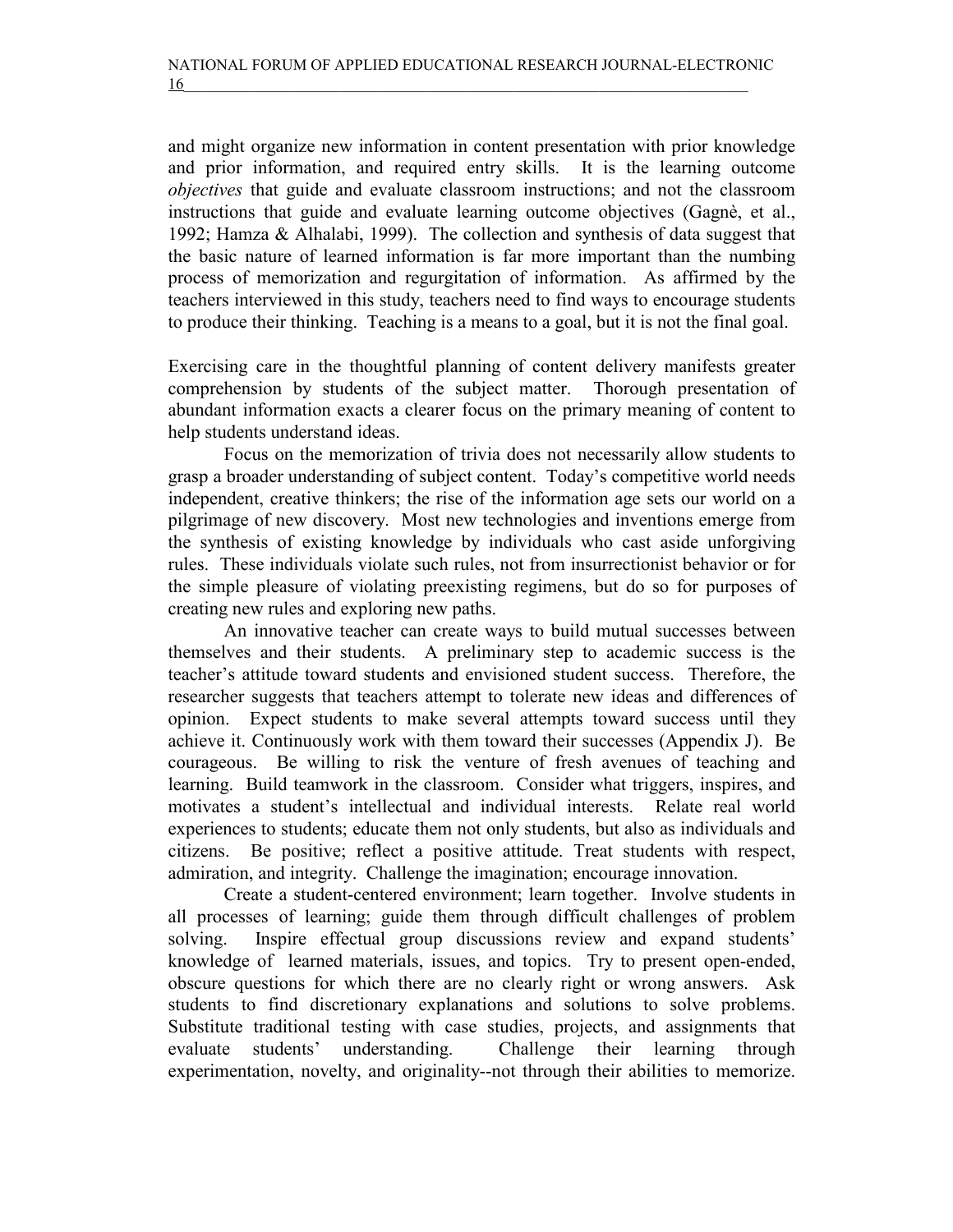Help students to progress gradually from being memorization-dependent to become independent thinkers and problem solvers.

 Be open minded to change; encourage new ideas, opposing ideas, and challenging ideas. Be the leader of the classroom extended family. Lead with insight; extol a passion for learning. Teachers are academic leaders whom students look to for guidance and direction. During teacher and student interviews, several individuals emphasized that sometimes students never met a positive role model, although they searched endlessly for one.

Many lives depend on a teacher's talent to navigate their thinking skills into an unexplored realm of knowledge and power. They reap what they find to face a raging, competitive world. Changing an individual's life for the better through education is a miracle in itself. Education is not only about learning a skill, learning to read and write, and earning a degree. Education is also about human relationships and human interaction; it is about building a competent society where honorable, capable, professional citizens strive to understand each other and build a better future for all humankind. The authors of this articles hopes the findings of this article help teachers help their students be prepared with what it takes (creative minds) to face a complex and challenging global future.

# It takes an entire village to raise a child. -- African proverb

# References

- Alexander, P.A., Murphy, P.K., & Woods, B.S. (1994, June). Unearthing academic roots: Educators' perceptions of the interrelationship of philosophy, psychology, and education. Manuscript submitted for publication. (Personal collection, M.K. Hamza)
- Campbell, S.M. (1995). From chaos to confidence: Survival strategies for the new workplace. New York: Simon & Schuster.
- Carr, C. (1994). The competitive power of constant creativity. New York: American Management Association.
- Covey, S.R. (1989). The 7 habits of highly effective people. New York: Simon & Schuster.
- Dacey, J.S. (1989). Fundamentals of creative thinking. New York: Macmillan.
- De Bono, E. (1992). Serious creativity: Using the power of lateral thinking to create new ideas. New York: HarperCollins.
- Dent, Jr., H.S. (1995). Job shock: Four new principles transforming our work and business. New York: St. Martin's Press.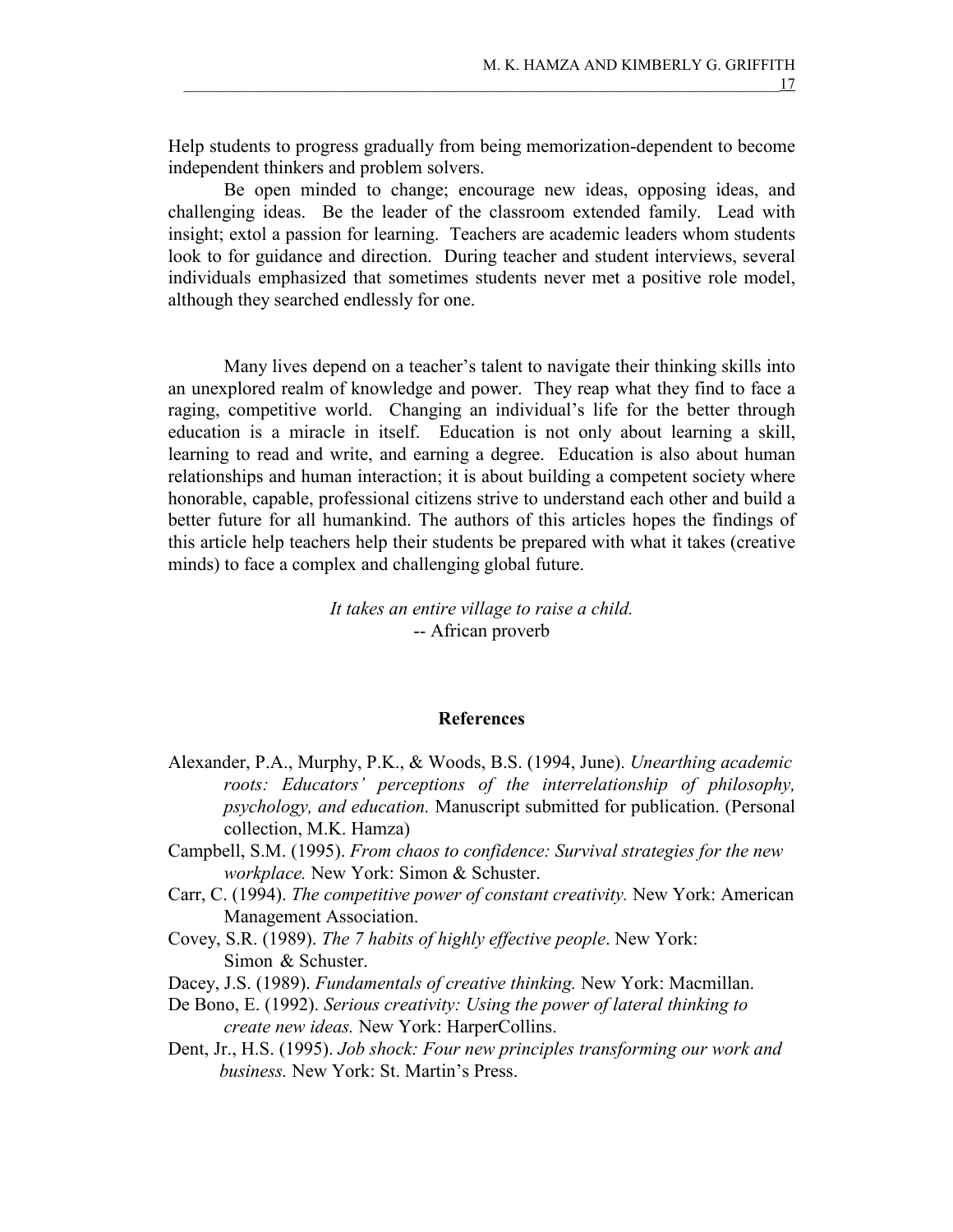- di Sessa, A.A. (1988). What will it mean to be "educated" in 2020? In R.S. Nickerson & P.P. Zodhiates (Eds.), Technology in education: Looking toward 2020. (pp. 43-66). Hillsdale, NJ: Erlbaum.
- Drucker, P.F. (1986). The frontiers of management. New York: Harper & Row.
- Erlandson, D.A., Harris, E.L., Skipper, B.L., & Allen, S.D. (1993). Doing naturalistic inquiry: A guide to methods. Newbury Park, CA: Sage.
- Gagnè, R.M., Briggs, L.J., & Wager, W.W. (1992). Principles of instructional design. (4th ed.). Orlando, FL: Harcourt Brace.
- Gates, W.H., III. (1995). The road ahead. New York: Viking Penguin.
- Guba, E., & Lincoln, Y. (1989). Fourth generation evaluation. Newbury Park, CA: Sage.
- Guilford, J.P. (1959, April 13). Three faces of intellect. Paper presented at The Walter V. Bingham Memorial Lecture delivered at Stanford University, CA.
- Hamza, M. K. (1998, November). A time to learn. Kappa Delta Pi- Record, 34 (2), 66-67.
- Hamza, M. K., & Alhalabi, B. (March, 1999). Touching students' minds in cyberspace: 8 creative ways! Learning & Teaching with Technology.
- Hamza, M. K., & Farrow, V. (fall, 2000). Yes, you can foster creativity and problem solving in your classroom. Kappa Delta Pi- Record, 37 (1), 33-35.
- Hakim, C. (1994). We are all self-employed: The new social contract for working in a changed world. San Francisco, CA: Berrett-Koehler.
- Hilliard, A.G. (1989). Teachers and cultural styles in a pluralistic society. NEA Today, 7(6), 65-69.
- Kauffman, D., Hamza, M. K., & (1998, March). Educational reform: Ten ideas for change, plus or minus two. Society for Information Technology & Teacher Education (SITE) 1998; Published Conference Proceeding.
- Kuykendall, C. (1992). From rage to hope: Strategies for reclaiming black and Hispanic students. Bloomington, IN: National Educational Service.
- Lavin, A. M. & Johnson, S. K. (2005), Preparation for the real business world: Empirical research in the mba finance curriculum. College Student Journal,  $39(2)$ ,  $377 - 401$ .
- Masuri, C. & de Corte, E. (2005). Learning to reflect and to attribute constructively as basic components of self-regulated learning. British Journal of Educational Psychology 75 (3), 351 – 372.
- Parker, C., & Case, T. (1993). Management information systems: Strategy and action (2nd ed.). New York: McGraw-Hill.
- Pintrich, P.R., Marx, R.W., & Boyle, R.A. (1993). Beyond cold conceptual change: The role of motivational beliefs and classroom contextual factors in the process of conceptual change. Review of Educational Research, 63, 167-199.
- Postman, N. (1993). Technopoly: The surrender of culture to technology. New York: Random House.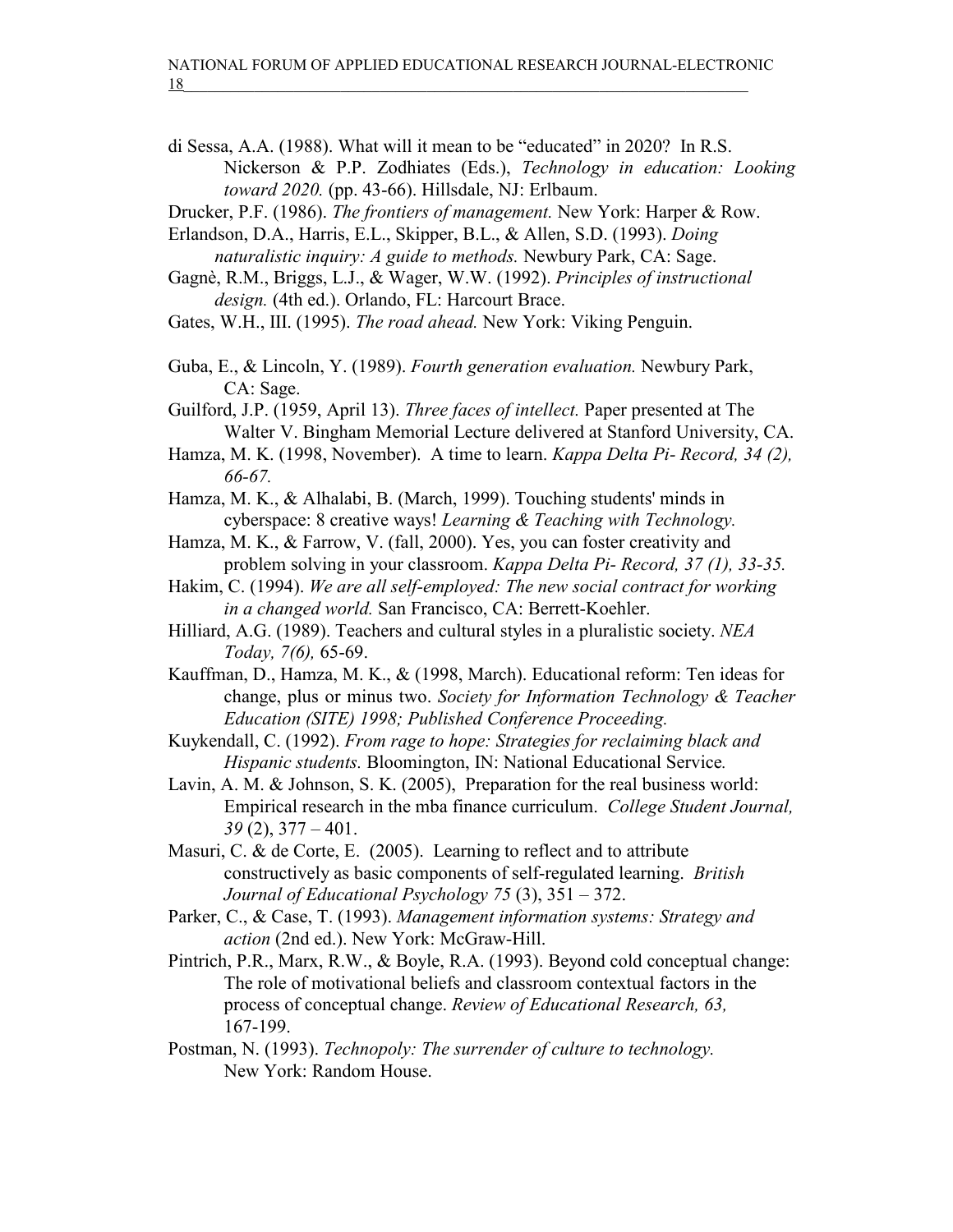- Smith, P.L., & Ragan T.J. (2000). *Instructional Design*. 2<sup>nd</sup> edition. Upper Saddle River, Columbus, Ohio: Prentice Hall.
- Spradley, J.P. (1979). The ethnographic interview. Orlando, FL: Harcourt Brace Jovanovich, Inc.
- Torrance, E.P. (1977). Creativity in the classroom: What research says to the teacher. Washington, DC: National Education Association.
- Torrance, E.P. (1987). A climate for inventing. The Creative Child and Adult Quarterly, 4, 231-235.
- Torrance, E.P., & Safter, H.T. (1990). The incubation model of teaching: Getting beyond the aha! Buffalo, NY: Bearly Limited.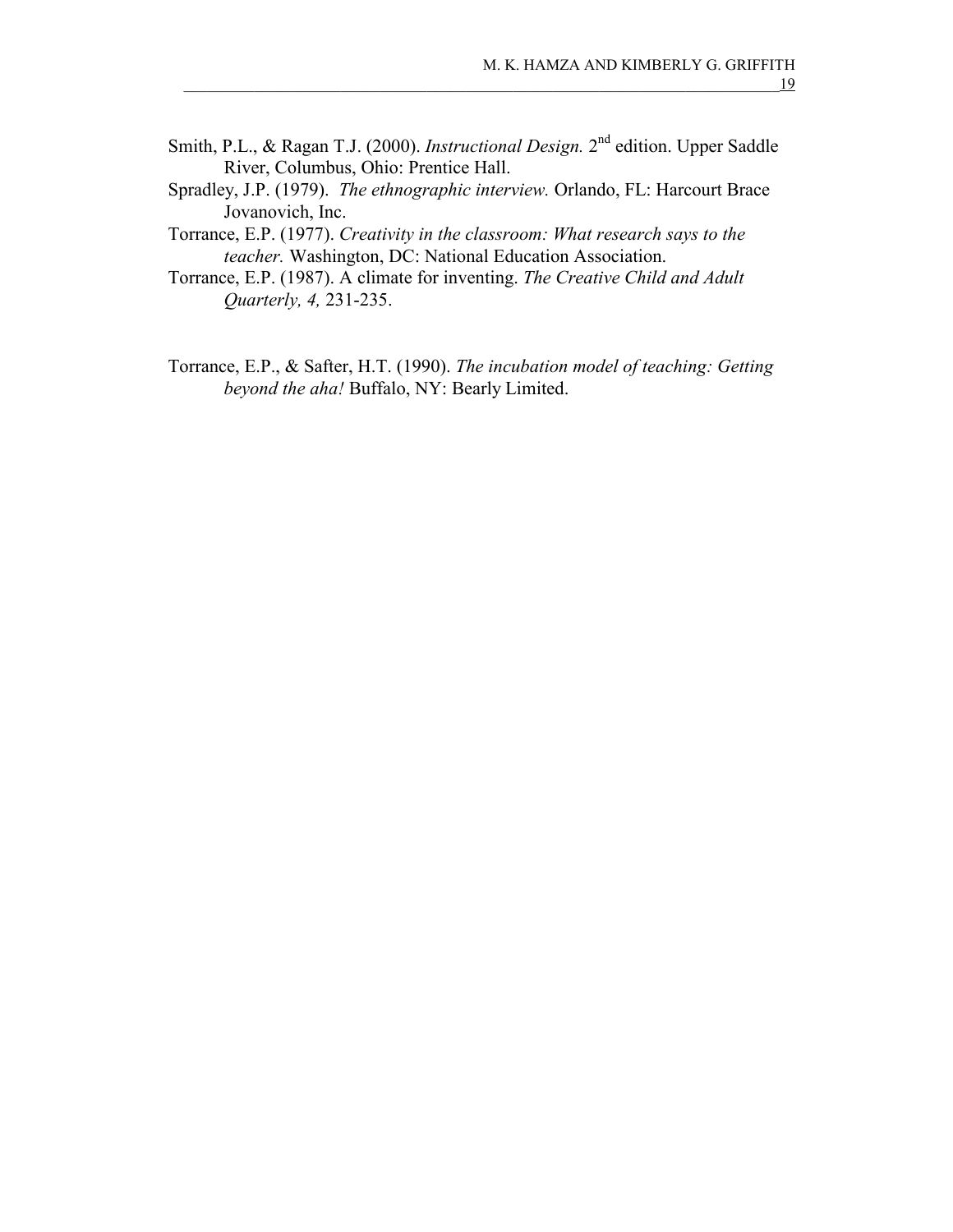### **APPENDIX A**

### **TEACHER INTERVIEW**

Name

Phone #  $\frac{1}{2}$   $\frac{1}{2}$   $\frac{1}{2}$   $\frac{1}{2}$   $\frac{1}{2}$   $\frac{1}{2}$   $\frac{1}{2}$   $\frac{1}{2}$   $\frac{1}{2}$   $\frac{1}{2}$   $\frac{1}{2}$   $\frac{1}{2}$   $\frac{1}{2}$   $\frac{1}{2}$   $\frac{1}{2}$   $\frac{1}{2}$   $\frac{1}{2}$   $\frac{1}{2}$   $\frac{1}{2}$   $\frac{1}{2}$   $\frac{1}{2}$   $\frac$ 

<u> 1989 - Johann Stoff, deutscher Stoffen und der Stoffen und der Stoffen und der Stoffen und der Stoffen und der</u>

<u> 1999 - Jan Jan Ja</u>

1. Tell me about yourself (background, education, teaching field, length of teaching experience.)

2. In what sorts of activities do students engage in your classroom?

3. What approaches, methods and strategies do you use in the classroom?

4. What do you do to promote creative thinking and problem solving in students?

Additional notes and comments.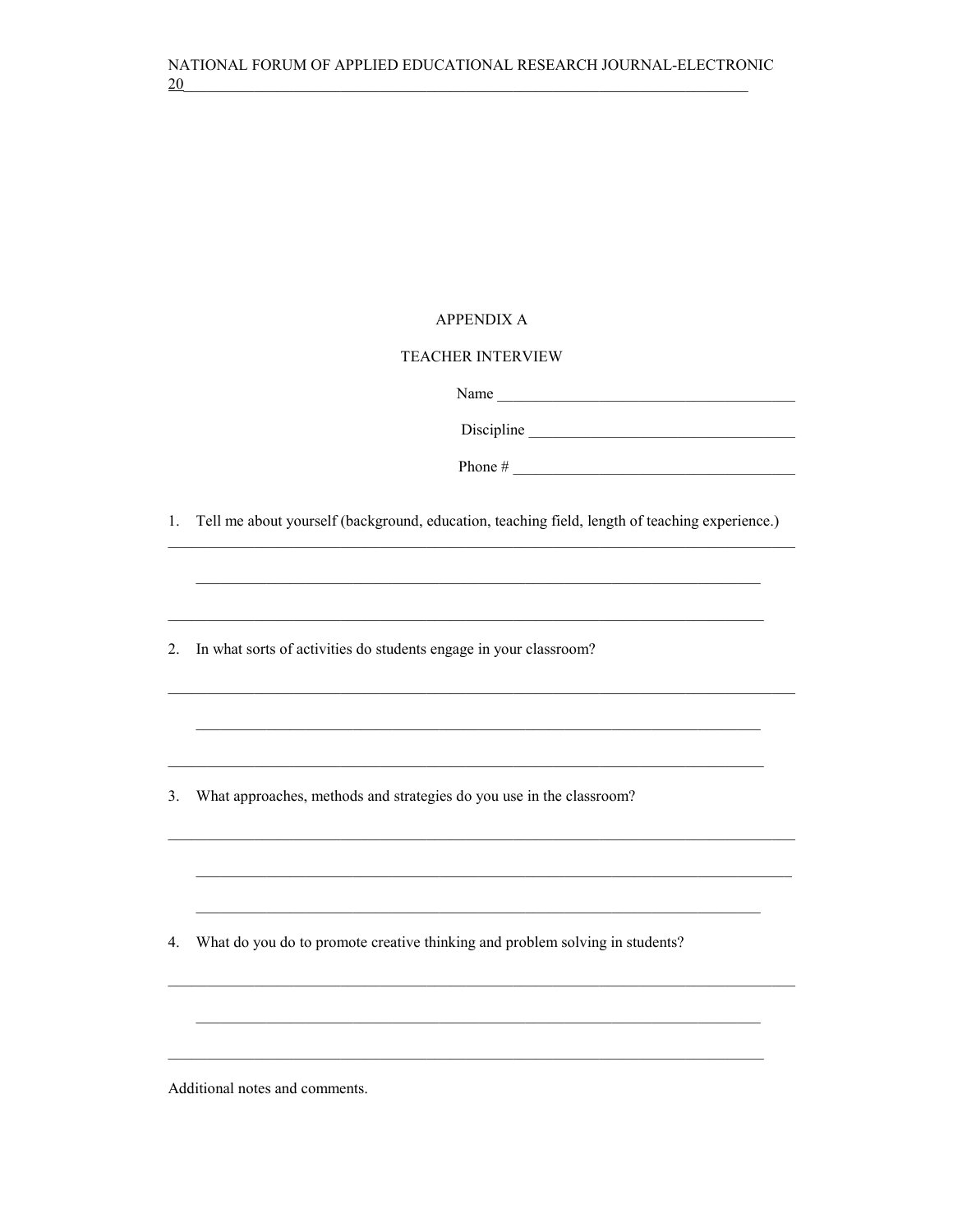### APPENDIX B TEACHERS CHECKLIST

 $NS = Indicates$  "Not sure"  $NA = Indicates$  "Not applicable"<br>  $= Indicates$  negative support  $(+) = Indicates$  support  $(-)$  = Indicates negative support  $(+)$  = Indicates support SW = Indicates "Somewhat"

\_\_\_\_\_\_\_\_\_\_\_\_\_\_\_\_\_\_\_\_\_\_\_\_\_\_\_\_\_\_\_\_\_\_\_\_\_\_\_\_\_\_\_\_\_\_\_\_\_\_\_\_\_\_\_\_\_\_\_\_\_\_\_\_\_\_\_\_\_\_\_\_\_\_\_\_\_\_\_\_  $\_$  , and the set of the set of the set of the set of the set of the set of the set of the set of the set of the set of the set of the set of the set of the set of the set of the set of the set of the set of the set of th  $\_$  , and the set of the set of the set of the set of the set of the set of the set of the set of the set of the set of the set of the set of the set of the set of the set of the set of the set of the set of the set of th

# TEACHING STYLE: WHAT & HOW

| 1.               | Supported students' ideas                                          |  |  |  |  |
|------------------|--------------------------------------------------------------------|--|--|--|--|
| $\overline{2}$ . | Provided chances for students to think, learn, and discover        |  |  |  |  |
| 3.               | Fostered self-initiated learning                                   |  |  |  |  |
| 4.               | Rewarded creative behavior                                         |  |  |  |  |
| $\overline{5}$ . | Respectful of unusual questions and opposing ideas                 |  |  |  |  |
| 6.               | Provided positive feedback to students' questions                  |  |  |  |  |
| $\overline{7}$ . | Helped students examine issues from different points of view       |  |  |  |  |
| 8.               | Encouraged sensitivity or awareness to problems, gaps in           |  |  |  |  |
|                  | knowledge, or disharmony                                           |  |  |  |  |
| 9.               | Engaged students to learn by exploring, manipulating,              |  |  |  |  |
|                  | experimenting, risking, testing, and modifying ideas               |  |  |  |  |
| 10.              | Did not encourage conformity; encouraged students to explore       |  |  |  |  |
| 11.              | Encouraged and called for original work, self-initiated projects   |  |  |  |  |
|                  | and experimentation                                                |  |  |  |  |
| 12.              | Helped students plan for the future in ways meaningful to them     |  |  |  |  |
| 13.              | Encouraged synthesis and analysis                                  |  |  |  |  |
| 14.              | Encouraged students to use a variety of approaches to solving      |  |  |  |  |
|                  | problems and produce many ideas                                    |  |  |  |  |
| 15.              | Encouraged and called for excellence in students' assignments      |  |  |  |  |
| 16.              | Did not use threatening external evaluations; challenged students' |  |  |  |  |
|                  | thinking in a non-threatening manner                               |  |  |  |  |
| 17.              | Continuously sought to build trust with students                   |  |  |  |  |
| 18.              | Encouraged opinions and expression of ideas                        |  |  |  |  |
| 19.              | Encouraged academic controversy                                    |  |  |  |  |
| 20.              | Provided idea-time for students to think                           |  |  |  |  |
| 21.              | Used numerous learning tools and instructional approaches and      |  |  |  |  |
|                  | tools to define instructions and present information               |  |  |  |  |
| 22.              | Captured students' attention                                       |  |  |  |  |
| 23.              | Related subject content to real-world problems                     |  |  |  |  |
| 24.              | Encouraged independent, productive thinking                        |  |  |  |  |
| 25.              | Considered student's views about subject                           |  |  |  |  |
| 26.              | Organized material, lectures, and information presented            |  |  |  |  |
| 27.              | Flexible/open minded                                               |  |  |  |  |
| 28.              | Student-center instruction                                         |  |  |  |  |
| 29.              | Simplified complex materials and subject content                   |  |  |  |  |
| 30.              | Clarity of information presented                                   |  |  |  |  |
| 31.              | Assigned less busy work; gave more meaningful and purposeful       |  |  |  |  |
|                  | assignments                                                        |  |  |  |  |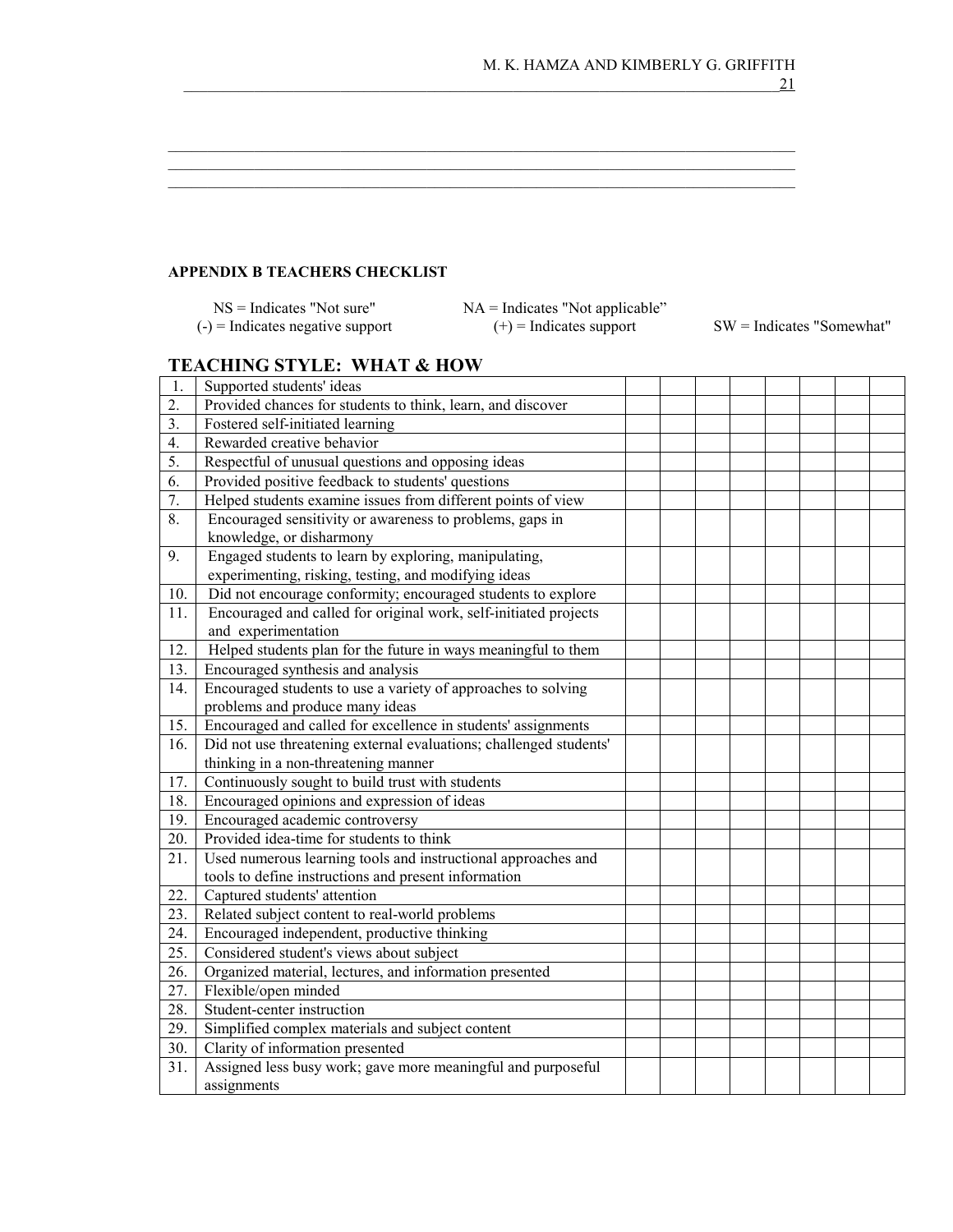| 32. | Used open-ended, probing questions in class                           |  |  |  |  |
|-----|-----------------------------------------------------------------------|--|--|--|--|
| 33. | Original teaching style                                               |  |  |  |  |
| 34. | Less emphasis on details, sought understanding of larger context      |  |  |  |  |
| 35. | Applied learning to self-understanding                                |  |  |  |  |
| 36. | Presented lessons from individual experiences                         |  |  |  |  |
| 37. | Aware of students' lack of basic skills and how to reinstall them     |  |  |  |  |
| 38. | Encouraged fact finding, information gathering, and use of            |  |  |  |  |
|     | various strategies to sort information; categorize it; and search for |  |  |  |  |
|     | solutions clearly, cohesively, and comprehensively                    |  |  |  |  |
| 39. | Encouraged students to examine issues, values, feelings, $\&$         |  |  |  |  |
|     | situations from different perspectives by logically analyzing facts,  |  |  |  |  |
|     | connections, and assumptions, in evaluating all possible solutions    |  |  |  |  |
| 40. | . Led discussions, responses, and directed students' attention to     |  |  |  |  |
|     | focus upon central issues                                             |  |  |  |  |

# TEACHER'S PASSION & ATTITUDE

| 41  | Possessed a strong passion for education and for educating the<br>individual |  |  |  |  |
|-----|------------------------------------------------------------------------------|--|--|--|--|
| 42. | Enthusiasm about subject taught                                              |  |  |  |  |
| 43. | Showed care for students and took personal interest in their                 |  |  |  |  |
|     | successes                                                                    |  |  |  |  |

# TEACHER'S CHARACTER TRAITS

| 44. | Playful, imaginative, and humorous attitudes                    |  |  |  |  |
|-----|-----------------------------------------------------------------|--|--|--|--|
| 45. | Analytical, intuitive, and sensitive                            |  |  |  |  |
| 46. | Reflective and spontaneous                                      |  |  |  |  |
| 47. | Inventive                                                       |  |  |  |  |
| 48. | Used stories/scenarios to provide information                   |  |  |  |  |
| 49. | Aesthetic/poetic                                                |  |  |  |  |
| 50. | Sought possibilities                                            |  |  |  |  |
| 51. | Sought causes                                                   |  |  |  |  |
| 52. | Aware of students' feelings                                     |  |  |  |  |
| 53. | Sought innovation                                               |  |  |  |  |
| 54. | Communication style: flexible, assertive, intellectual, but not |  |  |  |  |
|     | aggressive                                                      |  |  |  |  |
| 55. | Self-motivated                                                  |  |  |  |  |
| 56. | Good communicator and a good listener                           |  |  |  |  |

# CLIMATE

|    | Created classroom excitement and interest for subject matter |  |  |  |  |
|----|--------------------------------------------------------------|--|--|--|--|
| 50 | Created relaxed, comfortable, open and non-threatening       |  |  |  |  |
|    | atmosphere                                                   |  |  |  |  |

# CLASSROOM MANAGEMENT

| 59. In charge of classroom operations (planning, set-up, disruption, |  |  |  |  |
|----------------------------------------------------------------------|--|--|--|--|
| involvement, noise, conflicts, etc.) to better suit learning and to  |  |  |  |  |
| better serve the teacher and student                                 |  |  |  |  |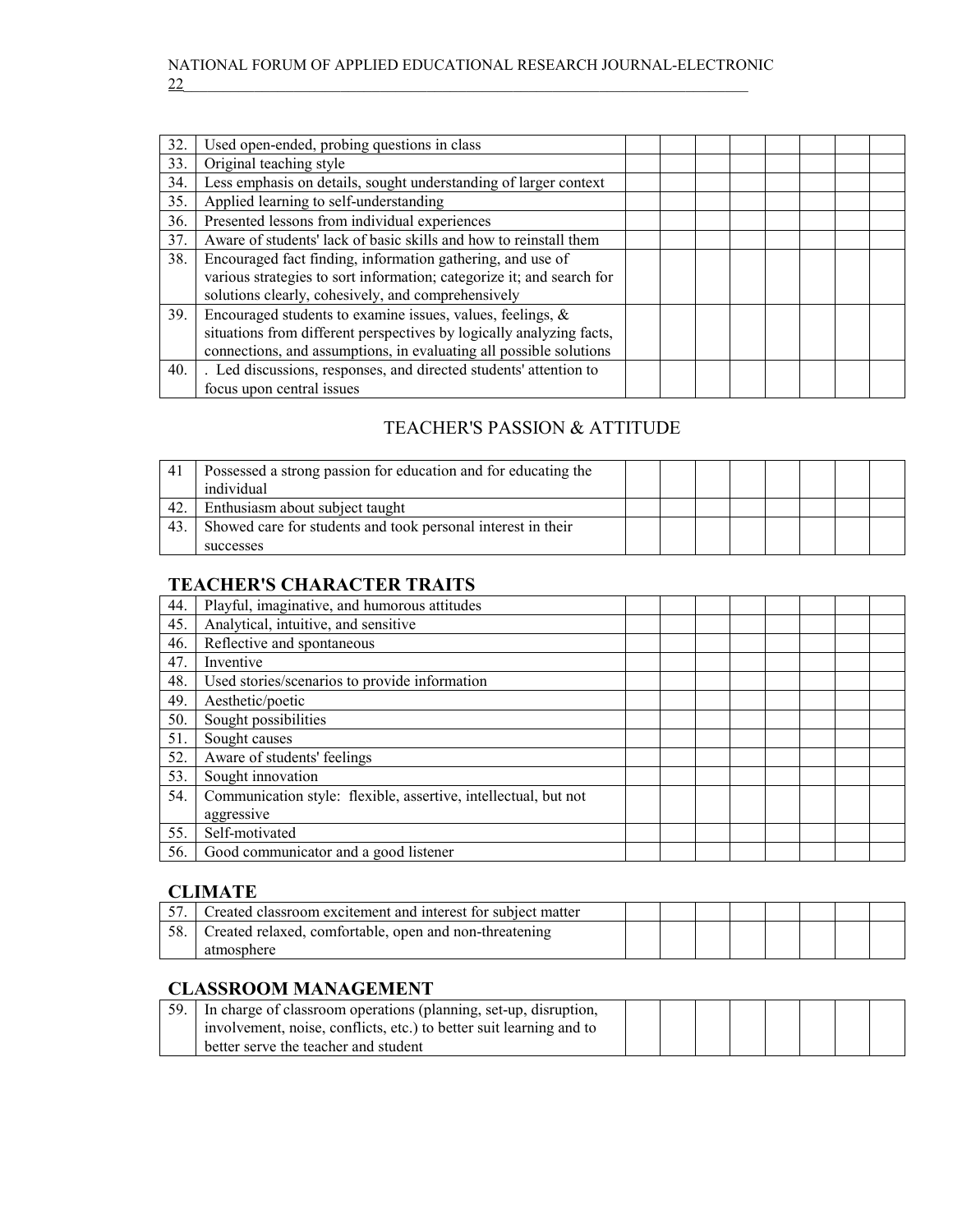# TEACHER'S KNOWLEDGE

| 60. | Possessed in-depth knowledge of subject content        |  |  |  |  |
|-----|--------------------------------------------------------|--|--|--|--|
| 61. | Continuously improved own skills and enhanced teaching |  |  |  |  |
|     | strategies                                             |  |  |  |  |
| 62. | Possessed rich body of general-domain knowledge        |  |  |  |  |
|     |                                                        |  |  |  |  |

# TEACHER & STUDENT INTERACTION

|      | Continuously encouraged work group participation, classroom<br>participation and/or individual interactions |  |  |  |  |
|------|-------------------------------------------------------------------------------------------------------------|--|--|--|--|
| -64. | Respect for students as younger colleagues                                                                  |  |  |  |  |

# EXTERNAL INFLUENCES

| 65. | <b>External Influences:</b>                                   |  |  |  |  |
|-----|---------------------------------------------------------------|--|--|--|--|
|     | Family                                                        |  |  |  |  |
|     | Administration                                                |  |  |  |  |
|     | Financial status                                              |  |  |  |  |
|     | Colleagues                                                    |  |  |  |  |
|     | Students                                                      |  |  |  |  |
|     | Friends                                                       |  |  |  |  |
|     | Weather                                                       |  |  |  |  |
|     | Professional Development                                      |  |  |  |  |
| 66. | <b>Facility Conditions:</b>                                   |  |  |  |  |
|     | Physical (classroom, building, etc.)                          |  |  |  |  |
|     | Equipment                                                     |  |  |  |  |
|     | Instruments                                                   |  |  |  |  |
|     | Services                                                      |  |  |  |  |
| 67. | Demographic Influences:                                       |  |  |  |  |
|     | Location of Institution                                       |  |  |  |  |
|     | Classroom location                                            |  |  |  |  |
| 68. | Ease of resources access and communication with other sources |  |  |  |  |
|     |                                                               |  |  |  |  |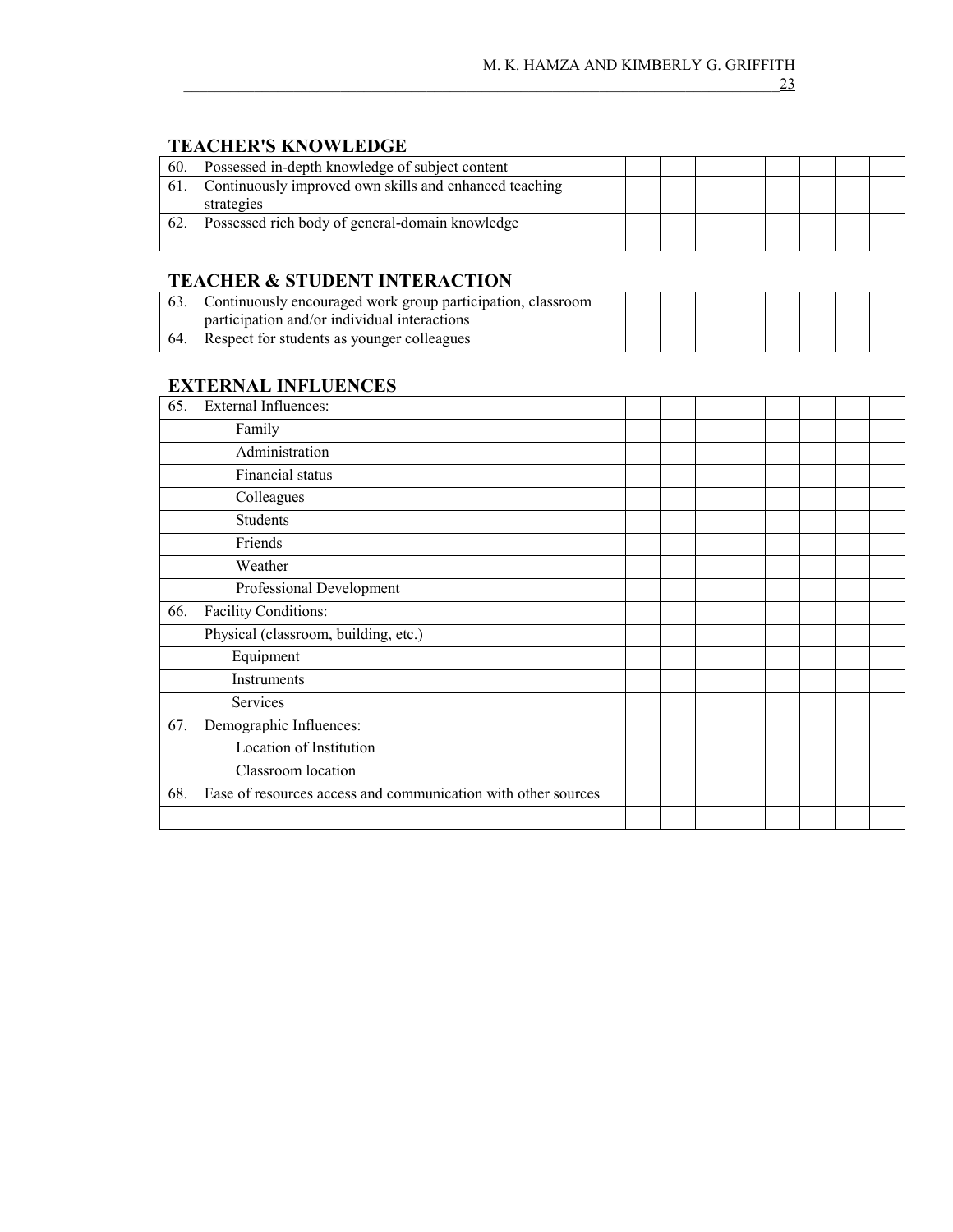# APPENDIX C

# LONE STAR COMMUNITY COLLEGE ENROLLMENT STATISTICS

|                                                                                      |                                                 | 3,661                                       |
|--------------------------------------------------------------------------------------|-------------------------------------------------|---------------------------------------------|
|                                                                                      | Percentage (%) of<br><b>Student Population</b>  | <b>Number</b>                               |
| <b>GENDER</b>                                                                        |                                                 |                                             |
| Female<br>Male                                                                       | 60.9<br>38.7                                    | 2,232<br>1,419                              |
| <b>ETHNICITY</b>                                                                     |                                                 |                                             |
| White<br><b>Black</b><br>Hispanic<br>Asian<br>Amer. Ind.<br>Nonres. Alien<br>Missing | 77.0<br>2.0<br>6.0<br>1.8<br>0.3<br>0.4<br>12.2 | 2,819<br>75<br>222<br>69<br>14<br>15<br>447 |
| (As of Beginning of Term)<br>AGE                                                     |                                                 |                                             |
| Under 20<br>$20 - 24$<br>$25 - 29$<br>$30 - 39$<br>$40 - 49$<br>50 & Over            | 32.4<br>32.5<br>10.8<br>14.1<br>8.1<br>2.1      | 1,187<br>1,189<br>395<br>517<br>297<br>76   |
| <b>RESIDENCY</b>                                                                     |                                                 |                                             |
| In-District<br>Out-of-District<br>Out-of-State<br>Foreign                            | 40.5<br>57.8<br>1.2<br>0.5                      | 1,481<br>2,116<br>44<br>20                  |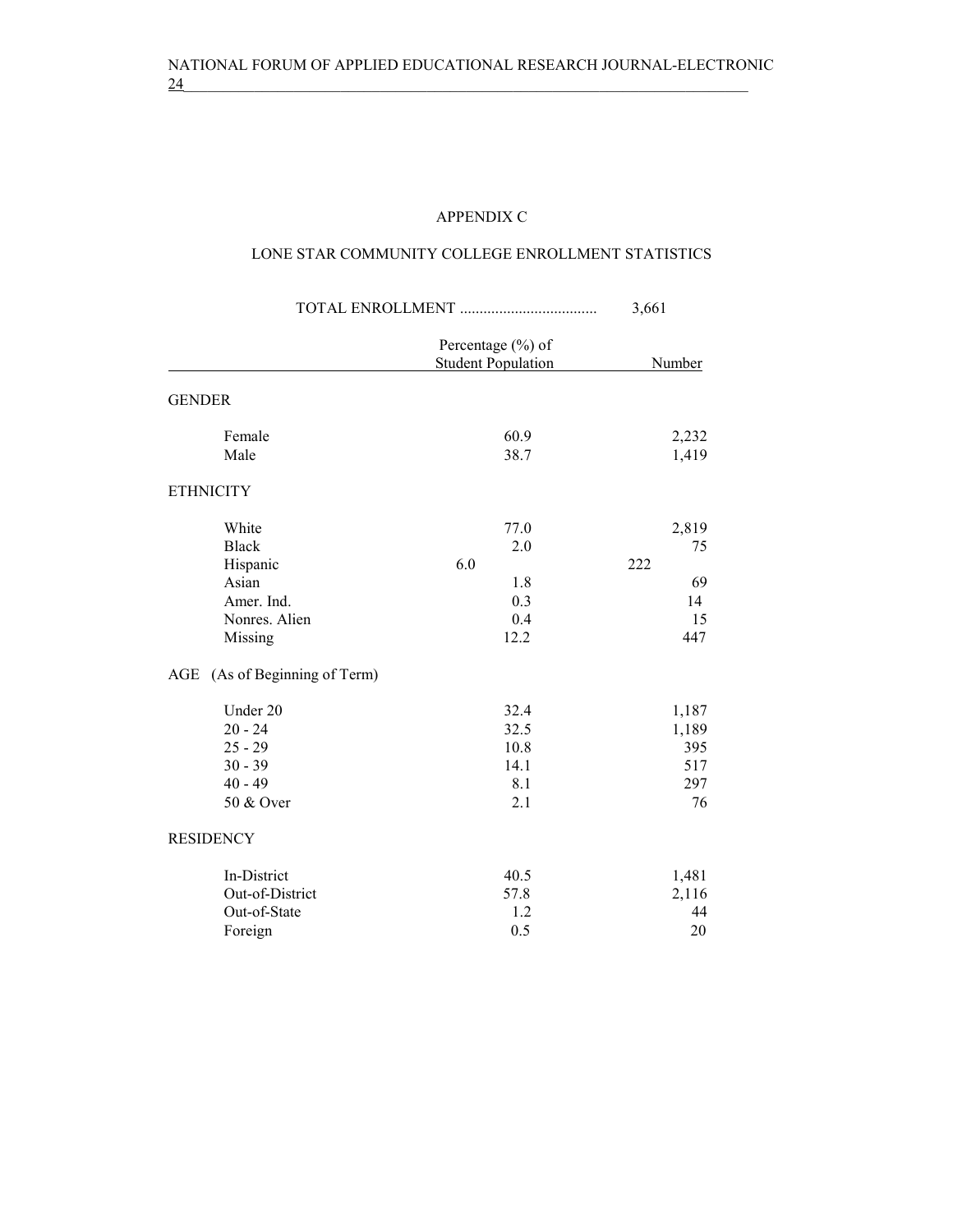#### APPENDIX D

#### TIME LINE DEVELOPMENT

### PHASES I - III

### PHASE I

- Research and document examinations
- Keep a daily journal
- Conceptual plan of the process
- Develop preliminary grounded theories
- Determine interview questions for semi-structured, exploratory interviews
- Check conceptual plan with a qualified researcher
- Examine referential materials and artifacts
- Conduct informal and semi-structured interviews with respondents and
- organize data
- Collect critical incidents
- Conduct negative case analysis
- Begin member-checking process
- Begin data analysis (categorizing data)

### PHASE II

- Classroom observations
- Continue journal
- Modify grounded theory
- Student and teacher informal interviews
- Modify questions to suit a more structured interview
- Conduct interviews and utilize data
- Peer debriefing
- Continue member-checking process
- Continue collecting critical incidents
- Continue researching and analyzing documents
- Continue data collection and analysis
- Carry out comprehensive member-check

# PHASE III

- Continue classroom observations
- Continue peer debriefing
- Conduct additional interviews
- Continue comprehensive member checking
- Continue researching and analyzing documents
- Continue collection, data analysis
- Write report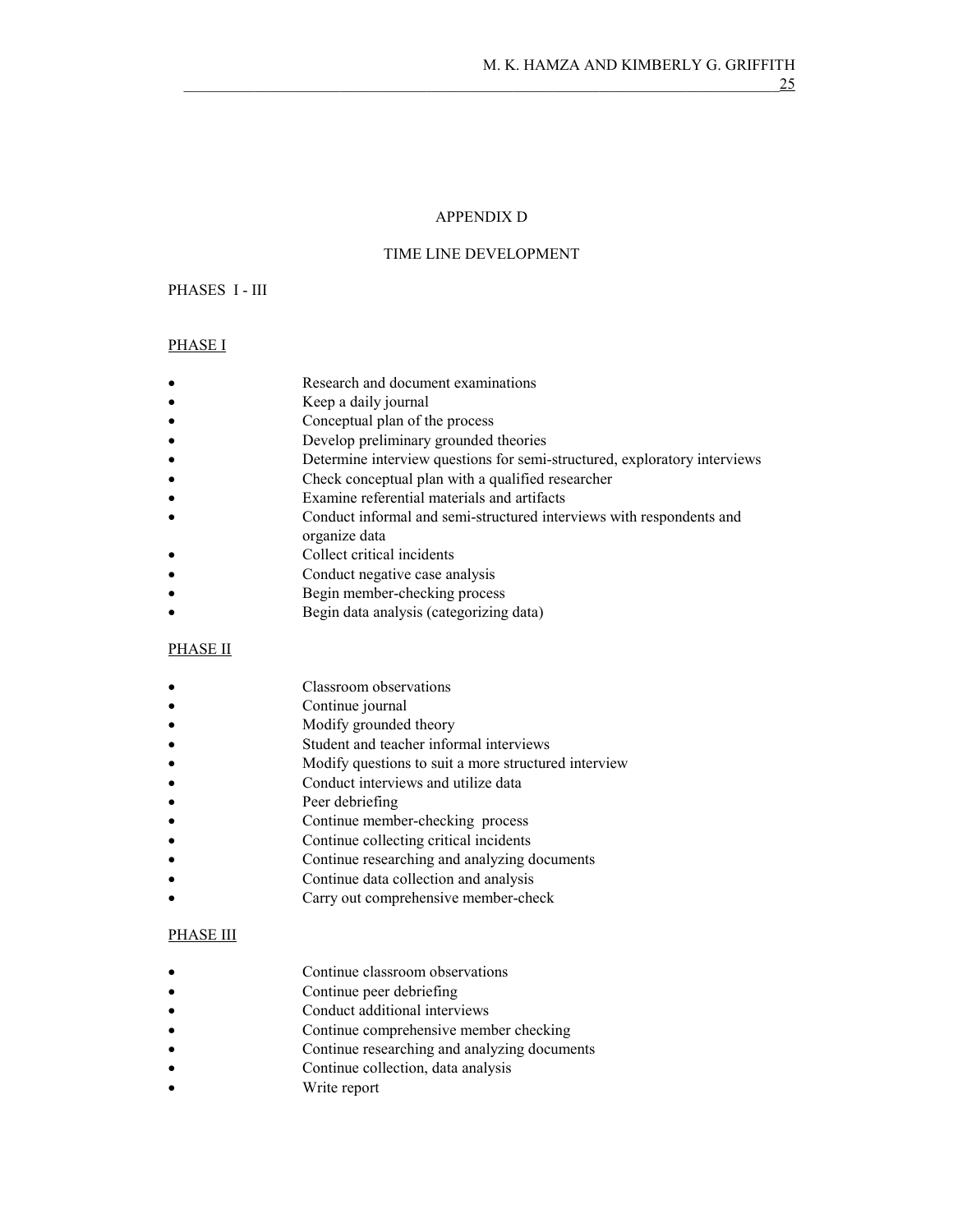• Submit report

### APPENDIX E

#### INTERVIEW ANALYSIS

 Following are a listing of most frequently recurring descriptive responses made by students that emerged from Phase I interview analysis during their interviews with the researcher. These responses describe the traits, characteristics, attributes, instructional styles, instructional methods, and instructional strategies of the teacher purposive pool.

Teacher's character traits

- 1) absolutely unique
- he/she got to know us at a personal level. We felt so open with him/her. He/she was always open to suggestions
- 2) he/she had a great personality
- 3) he/she had a lot of energy and enthusiasm that you felt once he/she walked into the classroom
- 4) he/she is not only a teacher, but also a friend
- 5) he/she made class fun
- 6) his/her class promoted the most creativity because of their personality and their talents
- 7) his/her enthusiasm about the subject kept our attention
- 8) open to new ideas

Teaching style

- 1) reached answers in different ways; encouraged us to do so . . .
- 2) relating things to the subject studied
- 3) they admit their mistakes and if they don't know the answers to some of our questions, they are not afraid to let us know that they don't have any answers, but they will search for them
- 4) we were asked to come up with ideas, problems, and solutions
- 5) with him/her you learn through experience
- 6) apply subject matter into real life situations
- 7) funny stories
- 8) he/she accepted ideas from us and encouraged us to pursue it; other teachers wouldn't
- 9) he/she challenged my thinking
- 10) he/she encouraged us to make our own decisions and be independent thinkers
- 11) he/she had us look at problems from different ways
- 12) he/she is an animated teacher
- 13) he/she is well organized but the class is not too structured. He/she is flexible and understanding of their students' problems
- 14) he/she likes to entertain and perform in class
- 15) he/she made class interesting;
- 16) he/she showed us an infinite amount of possibilities in solving problems
- 17) he/she simplified material and broke it down for us to understand; he/she delivered it in an interesting manner
- 18) had a captive audience
- 19) on time; doesn't miss class
- 20) he/she listened to us

Teacher's knowledge

1) he/she is very knowledgeable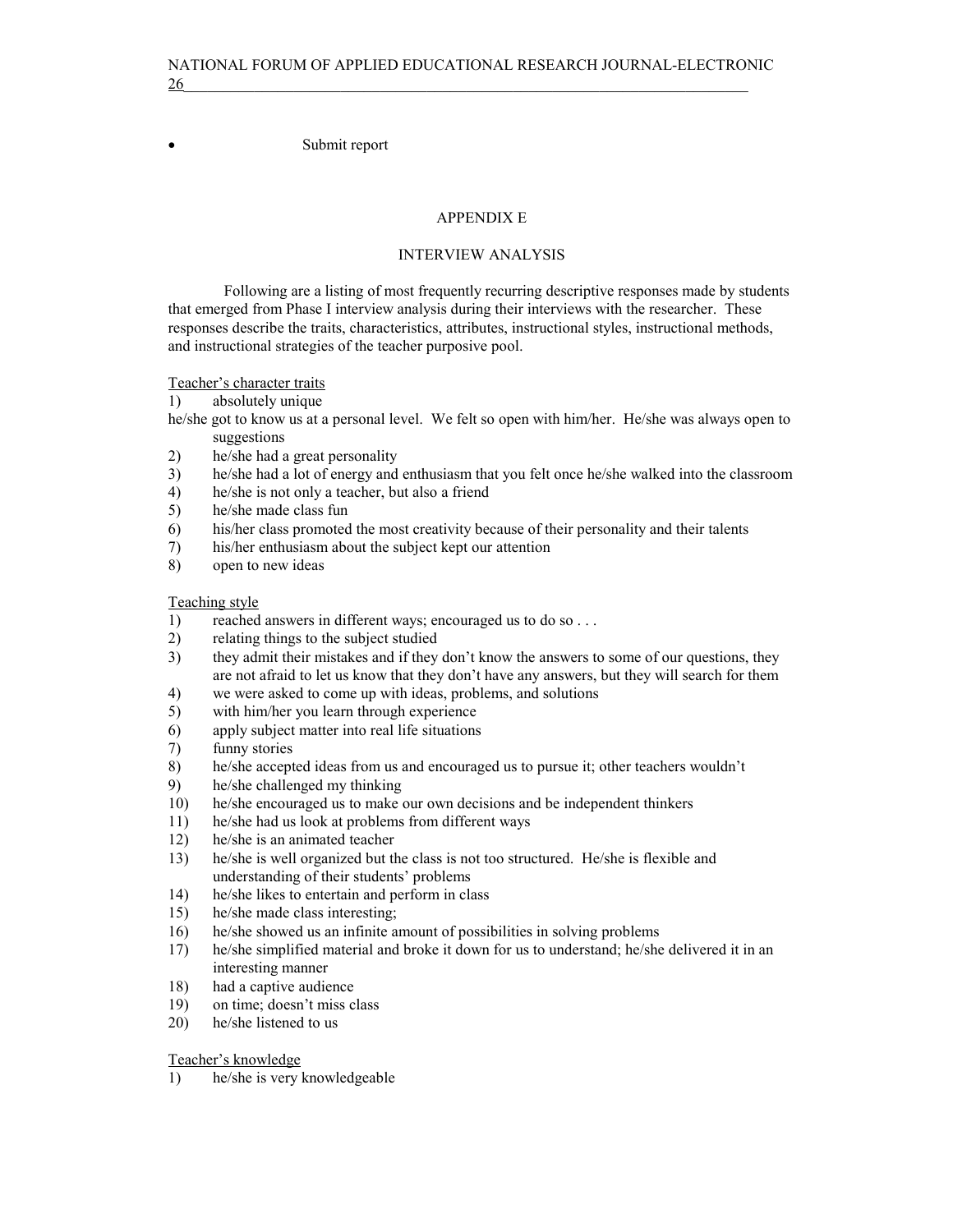### 2) he/she is a wealth of knowledge

Teacher's passion and attitude toward students, subject and teaching

- 1) he wanted us to succeed; she wanted us to succeed
- 2) he/she doesn't have a preconceived connotation of how things should be. He/she taught us that it is not black and white in life. He/she taught us to be open-minded and that there are lots of gray areas
- 3) he/she expects us to do our best; he/she push us to our best ability
- 4) he/she helped me build by own self-esteem in the subject matter
- 5) he/she reached us in a way that we were able to open up and express our opinions freely and creatively
- 6) he/she won't let me quit
- 7) took a personal interest in us

### Classroom management

- 1) he/she knew how to take care of classroom problems if they occur (some students took advantage of the freedom given to us)
- 2) when conflicts occur in the classroom she knows how to take care of it and take charge of class

#### Climate

- 1) open discussions
- 2) we learned a lot
- 3) comfortable atmosphere
- 4) everyone achieves; that was his/her philosophy
- 5) freedom to express your opinion
- 6) he/she is organized. He/she is not lost and he/she doesn't make us feel we are lost, either
- 7) I never fell asleep in his/her classroom
- 8) lots of class and group discussions
- 9) lots of class discussions, debates, group discussions and projects
- 10) lots of humor in class

#### Teacher-student interaction

- 1) interested in us as individuals
- 2) easy to talk to
- 3) got you involved with other students
- 4) he/she encouraged us to go beyond
- 5) he/she is approachable
- 6) never embarrassing you in front of others
- 7) we didn't have to memorize; we understood the subject, instead
- 8) we felt very engaged

#### Student attitude

- 1) I feel I learned the material even though the book was hard to read
- 2) I looked forward to going to his/her class
- 3) it is easier for a teacher to promote creative thinking in an art class than in science or English class
- 4) you really cannot be creative in a science class. How could you?
- 5) English is English; how creative can you be?
- 6) Science is Science; how creative can you be? How creative can a student or a teacher be in an anatomy class?
- 7) he/she kept us waiting anxiously for the next thing he/she wanted to say in class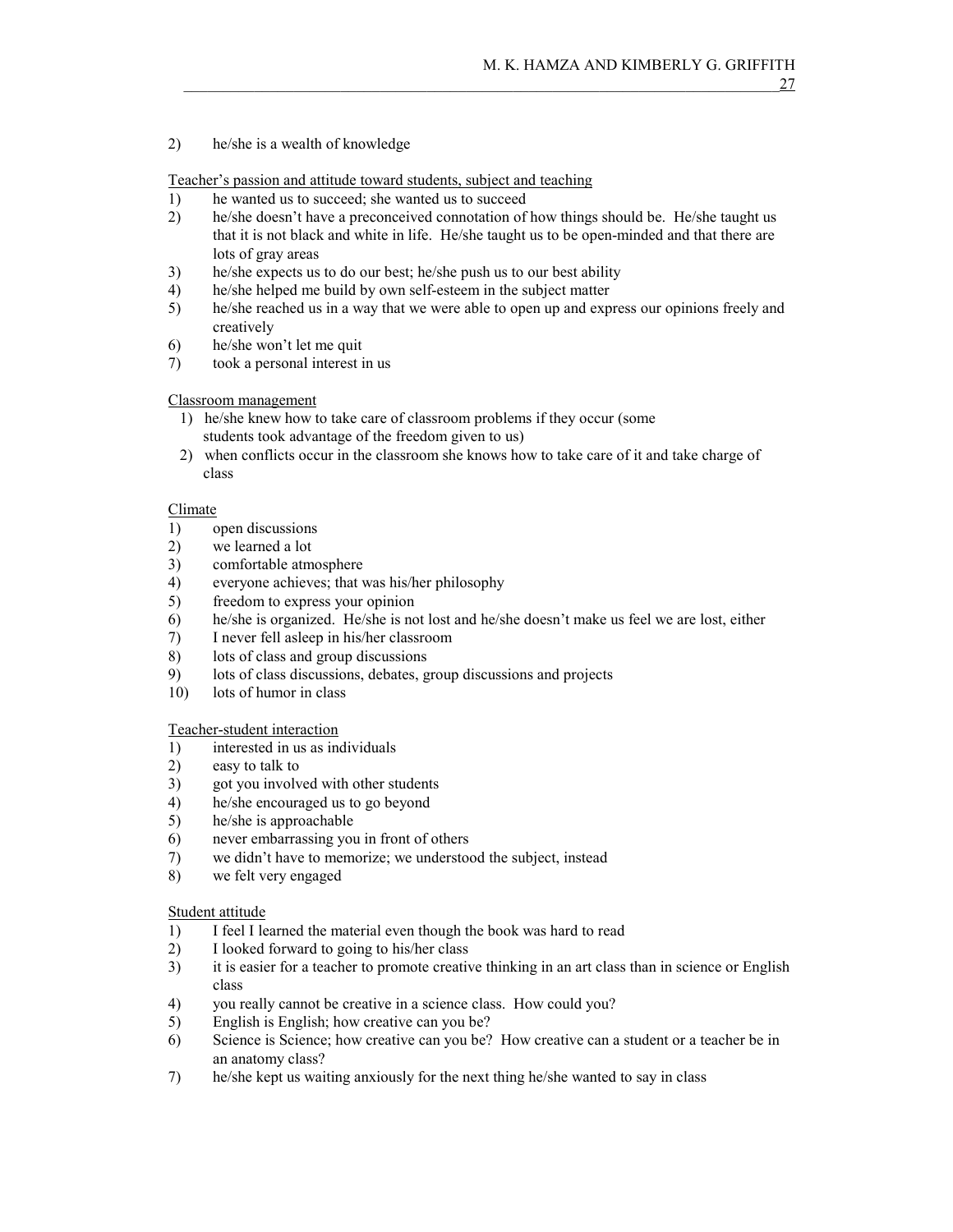### NATIONAL FORUM OF APPLIED EDUCATIONAL RESEARCH JOURNAL-ELECTRONIC 28  $\overline{\phantom{a}}$

8) a community college education offers less creative thinking than a four-year college. They are supposed to since public schools graduate students who lack basic skills. How could they (community college) offer and promote creative thinking when students lack basic skills? A community college has to provide and build those basic skills in students before they promote creativity.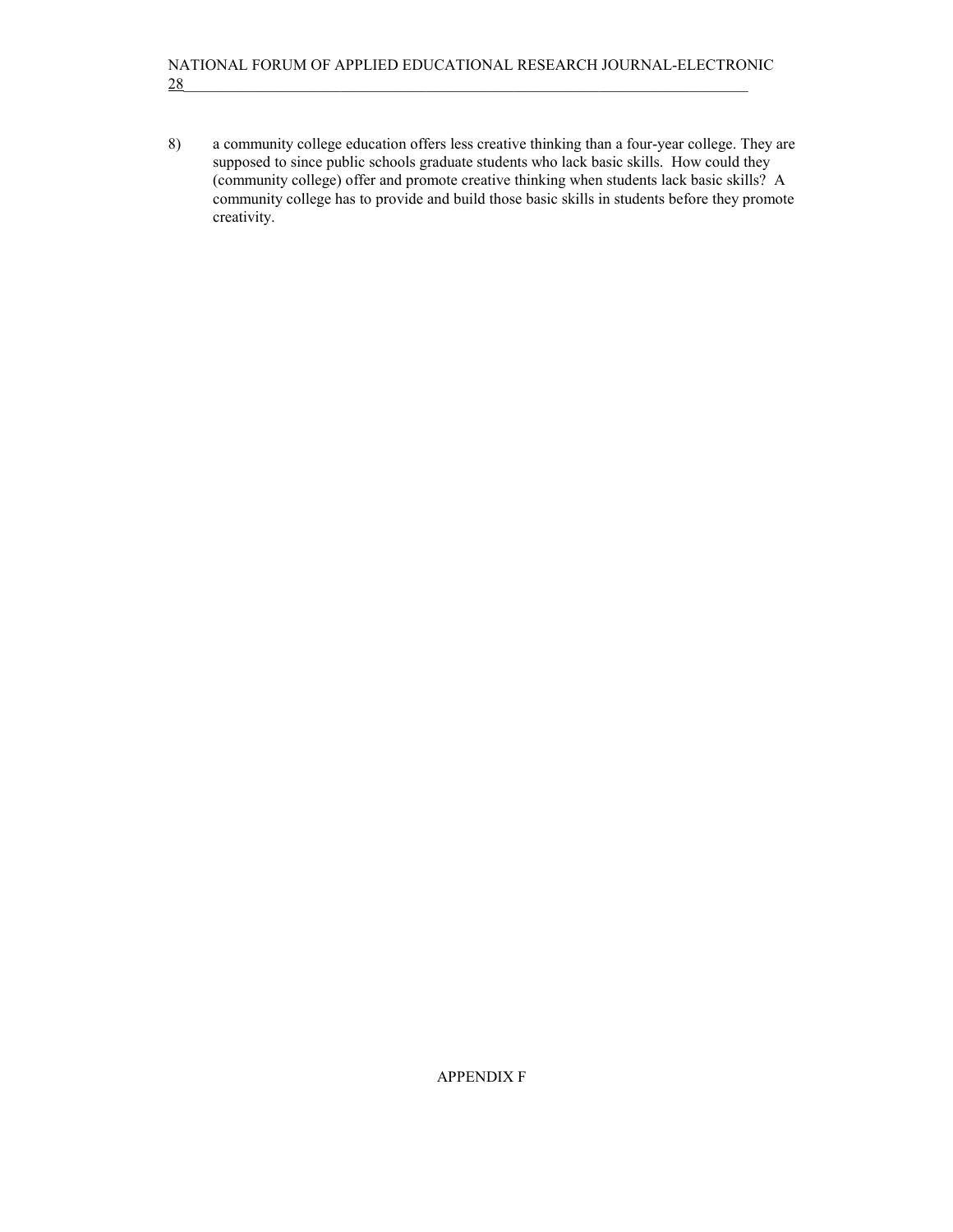#### SURVEY OF ATTITUDES QUESTIONNAIRE

 During each survey of student attitudes in observed classroom settings, the researcher asked students the following questions:

- Q1: What were some of the things about this class that you liked most?
- Q2: Has this teacher's class met your learning expectations? Why?
- Q3: Has this teacher's style of teaching, characteristics, and interaction with students been different from other teachers' style of teaching? Please explain your answer.
- Q4: Do you feel that the activities you were engaged in through the semester has encouraged your thinking? Why?
- Q5: Briefly, can you describe for me how this teacher's classroom environment, teaching and the classroom interaction have affected your learning or your thinking experience during this semester? Please explain.